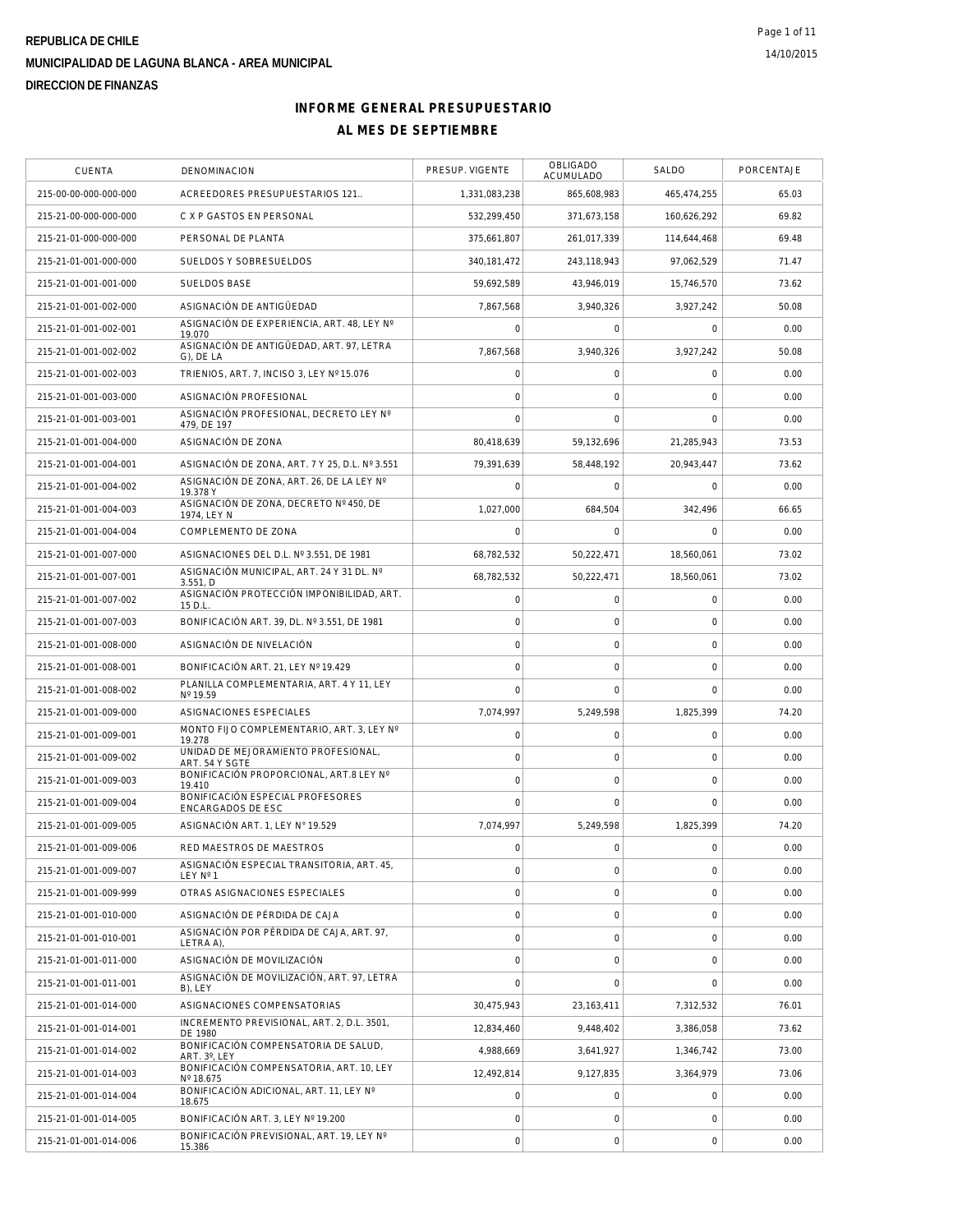| <b>CUENTA</b>         | DENOMINACION                                                 | PRESUP. VIGENTE | OBLIGADO<br>ACUMULADO | SALDO          | PORCENTAJE |
|-----------------------|--------------------------------------------------------------|-----------------|-----------------------|----------------|------------|
| 215-21-01-001-014-007 | REMUNERACIÓN ADICIONAL, ART. 3°<br>TRANSITORIO, LEY N        | $\mathbf 0$     | $\mathbf 0$           | $\mathbf 0$    | 0.00       |
| 215-21-01-001-014-999 | OTRAS ASIGNACIONES COMPENSATORIAS                            | 160,000         | 945,247               | $-785,247$     | 590.78     |
| 215-21-01-001-015-000 | ASIGNACIONES SUSTITUTIVAS                                    | 7,719,972       | 5.754.234             | 1.965.738      | 74.54      |
| 215-21-01-001-015-001 | ASIGNACIÓN ÚNICA, ART. 4, LEY Nº 18.717                      | 7,719,972       | 5,754,234             | 1.965.738      | 74.54      |
| 215-21-01-001-015-999 | OTRAS ASIGNACIONES SUSTITUTIVAS                              | $\mathbf 0$     | $\mathbf 0$           | $\mathbf 0$    | 0.00       |
| 215-21-01-001-019-000 | ASIGNACIÓN DE RESPONSABILIDAD                                | $\mathbf 0$     | $\mathbf 0$           | $\mathbf 0$    | 0.00       |
| 215-21-01-001-019-001 | ASIGNACIÓN DE RESPONSABILIDAD JUDICIAL,<br><b>ART. 2, LE</b> | $\circ$         | $\mathsf{O}\xspace$   | $\mathbf 0$    | 0.00       |
| 215-21-01-001-019-002 | ASIGNACIÓN DE RESPONSABILIDAD DIRECTIVA                      | $\mathbf 0$     | $\mathsf O$           | 0              | 0.00       |
| 215-21-01-001-019-003 | ASIGNACIÓN DE RESPONSABILIDAD TÉCNICO<br>PEDAGÓGICA          | $\circ$         | $\mathbf 0$           | $\mathbf 0$    | 0.00       |
| 215-21-01-001-019-004 | ASIGNACIÓN DE RESPONSABILIDAD, ART. 9°,<br>DECRETO 25        | $\mathbf 0$     | $\mathbf 0$           | $\mathbf 0$    | 0.00       |
| 215-21-01-001-022-000 | COMPONENTE BASE ASIG. DE DESEMPEÑO                           | 31,577,329      | 14,589,599            | 16,987,730     | 46.20      |
| 215-21-01-001-025-000 | ASIGNACIÓN ARTÍCULO 1º LEY Nº 19.112                         | $\circ$         | $\mathsf{O}\xspace$   | $\mathbf 0$    | 0.00       |
| 215-21-01-001-025-001 | ASIGNACIÓN ESPECIAL PROFESIONALES LEY Nº<br>15.076.          | $\mathbf 0$     | $\mathbf 0$           | $\mathbf 0$    | 0.00       |
| 215-21-01-001-025-002 | ASIGNACIÓN ESPECIAL PROFESIONALES LEY Nº<br>15.076           | $\circ$         | $\mathbf 0$           | $\mathbf 0$    | 0.00       |
| 215-21-01-001-026-000 | ASIGNACIÓN ARTÍCULO 1° LEY N° 19.432                         | $\mathbf 0$     | $\mathsf O$           | $\mathbf 0$    | 0.00       |
| 215-21-01-001-027-000 | ASIGNACIÓN DE ESTÍMULO PERSONAL MÉDICO<br><b>DIURNO</b>      | $\circ$         | $\mathbf 0$           | $\mathbf 0$    | 0.00       |
| 215-21-01-001-031-000 | ASIGNACIÓN DE EXPERIENCIA CALIFICADA                         | $\mathbf 0$     | $\mathbf 0$           | 0              | 0.00       |
| 215-21-01-001-031-001 | ASIGNACIÓN DE PERFECCIONAMIENTO, ART. 49.<br>LEY N° 1        | $\mathbf 0$     | $\mathbf 0$           | $\mathbf 0$    | 0.00       |
| 215-21-01-001-031-002 | ASIGNACIÓN POST TÍTULO, ART. 42, LEY Nº<br>19.378            | $\circ$         | $\mathbf 0$           | $\mathbf 0$    | 0.00       |
| 215-21-01-001-032-000 | ASIGNACIÓN DE REFORZAMIENTO<br>PROFESIONAL DIURNO            | $\mathbf 0$     | $\mathbf 0$           | $\mathbf 0$    | 0.00       |
| 215-21-01-001-037-000 | ASIGNACIÓN ÚNICA                                             | $\mathbf 0$     | $\mathbf 0$           | $\overline{0}$ | 0.00       |
| 215-21-01-001-038-000 | ASIGNACION ZONAS EXTREMAS                                    | 26,717,163      | 22,229,711            | 4,487,452      | 83.20      |
| 215-21-01-001-043-000 | ASIGNACIÓN INHERENTE AL CARGO LEY N°<br>18.695               | 19,854,740      | 14,890,878            | 4,963,862      | 75.00      |
| 215-21-01-001-999-000 | OTRAS ASIGNACIONES3                                          | $\mathbf 0$     | $\mathbf 0$           | $\Omega$       | 0.00       |
| 215-21-01-002-000-000 | APORTES DEL EMPLEADOR                                        | 3,200,000       | 3,177,917             | 22,083         | 99.31      |
| 215-21-01-002-001-000 | A SERVICIOS DE BIENESTAR                                     | $\mathbf 0$     | $\mathbf 0$           | 0              | 0.00       |
| 215-21-01-002-002-000 | OTRAS COTIZACIONES PREVISIONALES                             | 3.200.000       | 3,177,917             | 22,083         | 99.31      |
| 215-21-01-003-000-000 | ASIGNACIONES POR DESEMPEÑO                                   | 14,402,283      | 4,623,277             | 9,779,006      | 32.10      |
| 215-21-01-003-001-000 | DESEMPEÑO INSTITUCIONAL                                      | 8,125,066       | 2,456,116             | 5,668,950      | 30.23      |
| 215-21-01-003-001-001 | ASIGNACIÓN DE MEJORAMIENTO DE LA<br><b>GESTIÓN MUNICIPAL</b> | 8,125,066       | 2.456.116             | 5,668,950      | 30.23      |
| 215-21-01-003-001-002 | BONIFICACIÓN EXCELENCIA                                      | $\mathbf 0$     | $\mathsf{O}\xspace$   | $\mathbf 0$    | 0.00       |
| 215-21-01-003-002-000 | DESEMPEÑO COLECTIVO                                          | 6,277,217       | 2,167,161             | 4,110,056      | 34.52      |
| 215-21-01-003-002-001 | ASIGNACIÓN DE MEJORAMIENTO DE LA<br><b>GESTIÓN MUNICIPAL</b> | 6,277,217       | 2,167,161             | 4,110,056      | 34.52      |
| 215-21-01-003-002-002 | ASIGNACIÓN VARIABLE POR DESEMPEÑO<br>COLECTIVO               | $\circ$         | $\mathsf O$           | 0              | 0.00       |
| 215-21-01-003-002-003 | ASIGNACIÓN DE DESARROLLO Y ESTÍMULO AL<br>DESEMPEÑO C        | $\mathbf 0$     | $\mathbf 0$           | $\mathbf 0$    | 0.00       |
| 215-21-01-003-003-000 | DESEMPEÑO INDIVIDUAL                                         | $\circ$         | $\mathbf 0$           | $\mathbf 0$    | 0.00       |
| 215-21-01-003-003-001 | ASIGNACIÓN DE MEJORAMIENTO DE LA<br><b>GESTIÓN MUNICIPAL</b> | $\mathbf 0$     | $\mathbf 0$           | 0              | 0.00       |
| 215-21-01-003-003-002 | ASIGNACIÓN DE INCENTIVO POR GESTIÓN<br><b>JURISDICCIONAL</b> | $\mathbf 0$     | $\mathsf O$           | $\mathbf 0$    | 0.00       |
| 215-21-01-003-003-003 | ASIGNACIÓN ESPECIAL DE INCENTIVO<br>PROFESIONAL, ART.        | $\circ$         | $\mathsf O$           | $\mathbf 0$    | 0.00       |
| 215-21-01-003-003-004 | ASIGNACIÓN VARIABLE POR DESEMPEÑO<br>INDIVIDUAL              | $\circ$         | $\mathbf 0$           | $\mathbf 0$    | 0.00       |
| 215-21-01-003-003-005 | ASIGNACIÓN DE MÉRITO, ART. 30, DE LA LEY Nº<br>19.378        | $\mathbf 0$     | $\Omega$              | $\mathbf 0$    | 0.00       |
| 215-21-01-004-000-000 | REMUNERACIONES VARIABLES                                     | 13,378,052      | 7,389,882             | 5,988,170      | 55.24      |
| 215-21-01-004-001-000 | ASIGNACIÓN ARTICULO 12 ° LEY N ° 19.041                      | $\mathbf 0$     | $\boldsymbol{0}$      | 0              | 0.00       |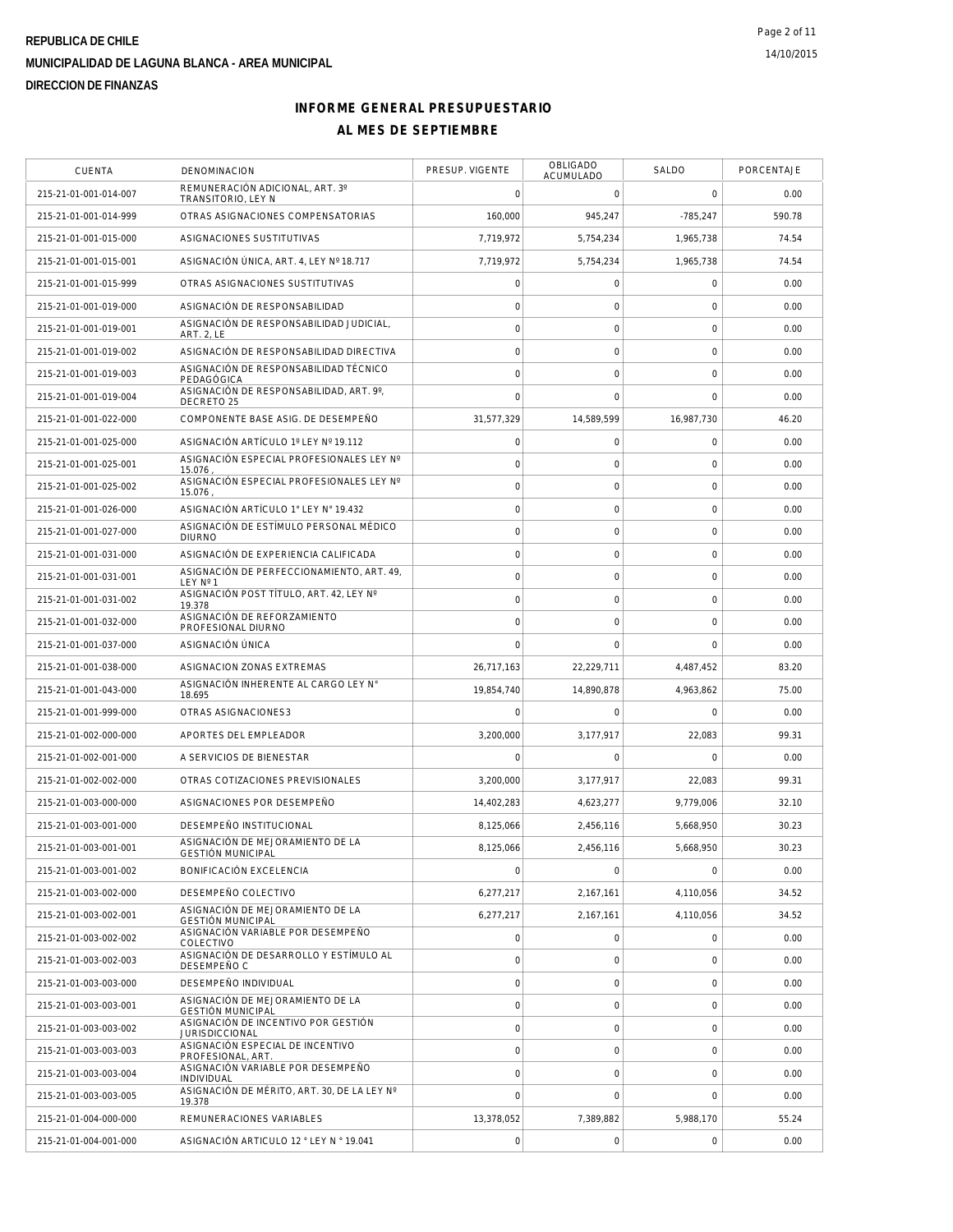| CUENTA                | <b>DENOMINACION</b>                                     | PRESUP. VIGENTE     | OBLIGADO<br>ACUMULADO | SALDO        | PORCENTAJE |
|-----------------------|---------------------------------------------------------|---------------------|-----------------------|--------------|------------|
| 215-21-01-004-002-000 | ASIGNACIÓN DE ESTÍMULO JORNADAS<br><b>PRIORITARIAS</b>  | $\mathbf 0$         | $\mathbf 0$           | $\mathbf 0$  | 0.00       |
| 215-21-01-004-003-000 | ASIGNACIÓN ARTICULO 3 ° LEY N ° 19.264                  | 548,052             | 85,563                | 462,489      | 15.61      |
| 215-21-01-004-004-000 | ASIGNACIÓN POR DESEMPEÑO DE FUNCIONES<br>CRÍTICAS       | $\mathsf{O}\xspace$ | $\mathsf{O}\xspace$   | 0            | 0.00       |
| 215-21-01-004-005-000 | TRABAJOS EXTRAORDINARIOS                                | 2,000,000           | 1,006,442             | 993,558      | 50.32      |
| 215-21-01-004-006-000 | COMISIONES DE SERVICIOS EN EL PAÍS                      | 10,830,000          | 6,297,877             | 4,532,123    | 58.15      |
| 215-21-01-004-007-000 | COMISIONES DE SERVICIOS EN EL EXTERIOR                  | $\mathbf 0$         | $\mathbf 0$           | $\mathbf 0$  | 0.00       |
| 215-21-01-005-000-000 | AGUINALDOS Y BONOS                                      | 4.500.000           | 2,707,320             | 1,792,680    | 60.16      |
| 215-21-01-005-001-000 | <b>AGUINALDOS</b>                                       | 3,000,000           | 745,286               | 2.254.714    | 24.84      |
| 215-21-01-005-001-001 | AGUINALDO DE FIESTAS PATRIAS                            | 1,500,000           | 745,286               | 754.714      | 49.69      |
| 215-21-01-005-001-002 | AGUINALDO DE NAVIDAD                                    | 1,500,000           | $\mathbf 0$           | 1,500,000    | 0.00       |
| 215-21-01-005-002-000 | BONOS DE ESCOLARIDAD                                    | 1,500,000           | 618,518               | 881,482      | 41.23      |
| 215-21-01-005-003-000 | <b>BONOS ESPECIALES</b>                                 | $\mathsf{O}\xspace$ | 1,230,000             | $-1,230,000$ | 0.00       |
| 215-21-01-005-003-001 | BONO EXTRAORDINARIO ANUAL                               | $\mathbf 0$         | 1,230,000             | $-1,230,000$ | 0.00       |
| 215-21-01-005-004-000 | BONIFICACIÓN ADICIONAL AL BONO DE<br><b>ESCOLARIDAD</b> | $\mathbf 0$         | 113,516               | $-113,516$   | 0.00       |
| 215-21-02-000-000-000 | PERSONAL A CONTRATA                                     | 52.667.643          | 37,121,689            | 15.545.954   | 70.48      |
| 215-21-02-001-000-000 | SUELDOS Y SOBRESUELDOS                                  | 48.155.760          | 34,636,450            | 13,519,310   | 71.93      |
| 215-21-02-001-001-000 | SUELDOS BASE                                            | 10,608,941          | 7,601,903             | 3.007.038    | 71.66      |
| 215-21-02-001-002-000 | ASIGNACIÓN DE ANTIGÜEDAD                                | 344,653             | 237,510               | 107,143      | 68.91      |
| 215-21-02-001-002-001 | ASIGNACIÓN DE EXPERIENCIA, ART, 48, LEY Nº<br>19.070    | $\mathbf 0$         | $\mathbf 0$           | $\Omega$     | 0.00       |
| 215-21-02-001-002-002 | ASIGNACIÓN DE ANTIGÜEDAD, ART. 97, LETRA<br>G), DE LA   | 344,653             | 237,510               | 107,143      | 68.91      |
| 215-21-02-001-003-000 | ASIGNACIÓN PROFESIONAL                                  | $\mathbf 0$         | 0                     | 0            | 0.00       |
| 215-21-02-001-004-000 | ASIGNACIÓN DE ZONA                                      | 15,289,946          | 10,110,542            | 5,179,404    | 66.13      |
| 215-21-02-001-004-001 | ASIGNACIÓN DE ZONA, ART. 7 Y 25, D.L. Nº 3.551<br>D.    | 15,289,946          | 10,110,542            | 5,179,404    | 66.13      |
| 215-21-02-001-004-002 | ASIGNACIÓN DE ZONA, ART. 26, LEY Nº 19.378 Y<br>LEY N   | $\mathbf 0$         | 0                     | 0            | 0.00       |
| 215-21-02-001-004-003 | COMPLEMENTO DE ZONA                                     | $\mathbf 0$         | $\mathbf 0$           | $\mathbf 0$  | 0.00       |
| 215-21-02-001-007-000 | ASIGNACIONES DEL D.L. Nº 3.551, DE 1981                 | 5,087,236           | 3,366,172             | 1,721,064    | 66.17      |
| 215-21-02-001-007-001 | ASIGNACIÓN MUNICIPAL, ART. 24 Y 31 D.L. Nº<br>3.551     | 5.087.236           | 3,366,172             | 1,721,064    | 66.17      |
| 215-21-02-001-007-002 | ASIGNACIÓN PROTECCIÓN IMPONIBILIDAD, ART.<br>15 D.L     | $\mathsf{O}\xspace$ | 0                     | $\mathbf 0$  | 0.00       |
| 215-21-02-001-008-000 | ASIGNACIÓN DE NIVELACIÓN                                | $\mathbf 0$         | $\mathsf{O}\xspace$   | 0            | 0.00       |
| 215-21-02-001-008-001 | BONIFICACIÓN ART. 21, LEY Nº 19.4291                    | $\mathsf{O}\xspace$ | $\mathsf{O}$          | 0            | 0.00       |
| 215-21-02-001-008-002 | PLANILLA COMPLEMENTARIA, ART. 4 Y 11, LEY<br>Nº 19.59   | $\overline{0}$      | $\mathbf 0$           | $\mathbf 0$  | 0.00       |
| 215-21-02-001-009-000 | ASIGNACIONES ESPECIALES                                 | 2,399,906           | 1,587,991             | 811,915      | 66.17      |
| 215-21-02-001-009-001 | MONTO FIJO COMPLEMENTARIO, ART. 3, LEY Nº<br>19.2781    | 0                   | 0                     | 0            | 0.00       |
| 215-21-02-001-009-002 | UNIDAD DE MEJORAMIENTO PROFESIONAL,<br>ART. 54 Y SGTE   | $\mathsf{O}\xspace$ | 0                     | 0            | 0.00       |
| 215-21-02-001-009-003 | BONIFICACIÓN PROPORCIONAL, ART. 8, LEY Nº<br>19.4101    | $\mathsf{O}\xspace$ | $\mathsf{O}\xspace$   | 0            | 0.00       |
| 215-21-02-001-009-004 | BONIFICACIÓN ESPECIAL PROFESORES<br>ENCARGADOS DE ESC   | $\overline{0}$      | $\mathbf 0$           | $\mathbf 0$  | 0.00       |
| 215-21-02-001-009-005 | ASIGNACIÓN ART. 1, LEY Nº 19.5291                       | 2.399.906           | 1,587,991             | 811,915      | 66.17      |
| 215-21-02-001-009-006 | RED MAESTROS DE MAESTROS                                | $\mathsf{O}\xspace$ | $\mathsf{O}\xspace$   | $\mathbf 0$  | 0.00       |
| 215-21-02-001-009-007 | ASIGNACIÓN ESPECIAL TRANSITORIA, ART. 45.<br>LEY Nº 1   | $\mathsf{O}\xspace$ | $\mathbf 0$           | 0            | 0.00       |
| 215-21-02-001-009-999 | OTRAS ASIGNACIONES ESPECIALES                           | $\mathsf{O}\xspace$ | $\mathsf{O}$          | 0            | 0.00       |
| 215-21-02-001-010-000 | ASIGNACIÓN DE PÉRDIDA DE CAJA                           | $\mathbf 0$         | $\mathsf{O}\xspace$   | 0            | 0.00       |
| 215-21-02-001-010-001 | ASIGNACIÓN POR PÉRDIDA DE CAJA, ART. 97,<br>LETRA A),   | $\mathsf{O}\xspace$ | 0                     | 0            | 0.00       |
| 215-21-02-001-011-000 | ASIGNACIÓN DE MOVILIZACIÓN                              | $\mathbf 0$         | $\mathsf{O}\xspace$   | 0            | 0.00       |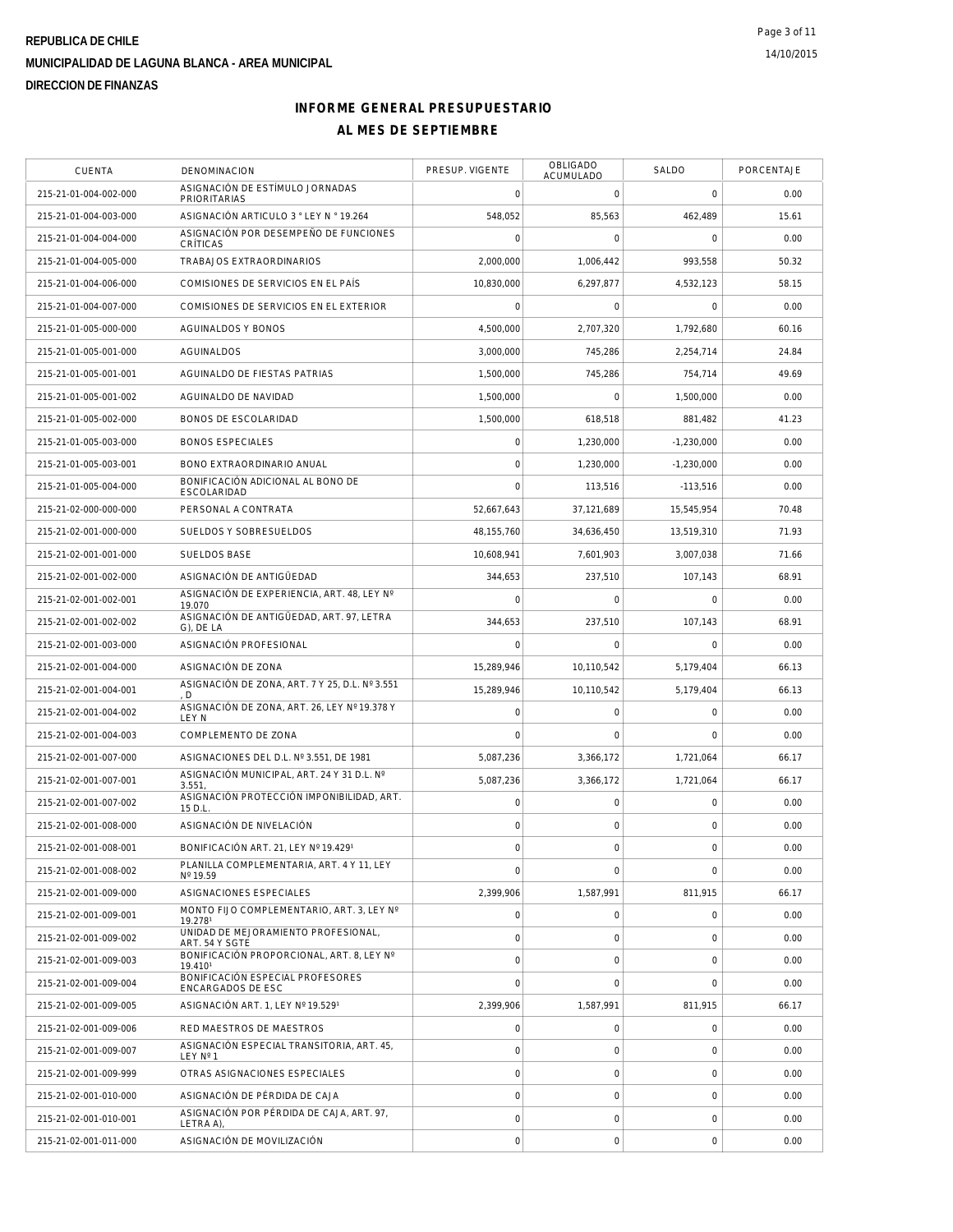| <b>CUENTA</b>         | DENOMINACION                                                 | PRESUP. VIGENTE     | OBLIGADO<br>ACUMULADO | SALDO          | PORCENTAJE |
|-----------------------|--------------------------------------------------------------|---------------------|-----------------------|----------------|------------|
| 215-21-02-001-011-001 | ASIGNACIÓN DE MOVILIZACIÓN, ART. 97, LETRA<br>B), LEY        | $\mathbf 0$         | 0                     | $\mathbf 0$    | 0.00       |
| 215-21-02-001-013-000 | ASIGNACIONES COMPENSATORIAS                                  | 3,773,504           | 2,732,577             | 1,040,927      | 72.41      |
| 215-21-02-001-013-001 | INCREMENTO PREVISIONAL, ART. 2, D.L. 3501,<br>DE 1980        | 2.470.064           | 1,634,416             | 835,648        | 66.17      |
| 215-21-02-001-013-002 | BONIFICACIÓN COMPENSATORIA DE SALUD,<br>ART. 3, LEY N        | 355.650             | 235,329               | 120.321        | 66.17      |
| 215-21-02-001-013-003 | BONIFICACIÓN COMPENSATORIA, ART. 10, LEY<br>Nº 18.675        | 947,790             | 627,144               | 320,646        | 66.17      |
| 215-21-02-001-013-004 | BONIFICACIÓN ADICIONAL, ART. 11, LEY Nº<br>18.6751           | $\mathsf{O}\xspace$ | $\mathbf 0$           | $\mathbf 0$    | 0.00       |
| 215-21-02-001-013-005 | BONIFICACIÓN ART. 3, LEY Nº 19.200                           | $\mathbf 0$         | $\mathbf 0$           | $\mathbf 0$    | 0.00       |
| 215-21-02-001-013-006 | BONIFICACIÓN PREVISIONAL ART. 19. LEY Nº<br>15.386           | $\mathbf 0$         | $\mathbf 0$           | 0              | 0.00       |
| 215-21-02-001-013-007 | REMUNERACIÓN ADICIONAL, ART. 3<br>TRANSITORIO, LEY Nº        | $\mathbf 0$         | $\mathbf 0$           | $\mathbf 0$    | 0.00       |
| 215-21-02-001-013-999 | OTRAS ASIGNACIONES COMPENSATORIAS                            | $\overline{0}$      | 235,688               | $-235,688$     | 0.00       |
| 215-21-02-001-014-000 | ASIGNACIONES SUSTITUTIVAS                                    | 2,993,143           | 1,980,532             | 1,012,611      | 66.17      |
| 215-21-02-001-014-001 | ASIGNACIÓN ÚNICA, ART. 4, LEY Nº 18.717                      | 2,993,143           | 1,980,532             | 1,012,611      | 66.17      |
| 215-21-02-001-014-999 | OTRAS ASIGNACIONES SUSTITUTIVAS                              | $\mathsf{O}\xspace$ | $\mathbf 0$           | $\mathbf 0$    | 0.00       |
| 215-21-02-001-018-000 | ASIGNACIÓN DE RESPONSABILIDAD                                | $\mathbf 0$         | $\mathbf 0$           | $\overline{0}$ | 0.00       |
| 215-21-02-001-018-001 | ASIGNACIÓN DE RESPONSABILIDAD DIRECTIVA                      | $\overline{0}$      | $\mathbf 0$           | 0              | 0.00       |
| 215-21-02-001-018-002 | ASIGNACIÓN DE RESPONSABILIDAD TÉCNICO<br>PEDAGÓGICA          | $\overline{0}$      | $\mathbf 0$           | $\mathbf 0$    | 0.00       |
| 215-21-02-001-021-000 | COMPONENTE BASE ASIG. DE DESEMPEÑO                           | 373,671             | 2,142,450             | $-1,768,779$   | 573.35     |
| 215-21-02-001-026-000 | ASIGNACIÓN DE ESTÍMULO PERSONAL MÉDICO<br><b>DIURNO</b>      | $\mathsf{O}\xspace$ | 0                     | $\mathbf 0$    | 0.00       |
| 215-21-02-001-028-000 | ASIGNACIÓN ARTÍCULO 7° LEY N° 19.112                         | $\mathbf 0$         | $\mathbf 0$           | $\mathbf 0$    | 0.00       |
| 215-21-02-001-029-000 | ASIGNACIÓN DE ESTÍMULO POR FALENCIA                          | $\mathbf 0$         | $\mathbf 0$           | $\mathbf 0$    | 0.00       |
| 215-21-02-001-030-000 | ASIGNACIÓN DE EXPERIENCIA CALIFICADA                         | $\mathbf 0$         | $\mathsf{O}\xspace$   | $\mathbf 0$    | 0.00       |
| 215-21-02-001-030-001 | ASIGNACIÓN DE PERFECCIONAMIENTO, ART. 49,<br>LEY N° 1        | $\mathbf 0$         | $\mathbf 0$           | 0              | 0.00       |
| 215-21-02-001-030-002 | ASIGNACIÓN POST TÍTULO, ART. 42, LEY N°<br>19.378            | $\mathbf 0$         | $\mathbf 0$           | 0              | 0.00       |
| 215-21-02-001-031-000 | ASIGNACIÓN DE REFORZAMIENTO<br>PROFESIONAL DIURNO            | $\overline{0}$      | $\mathsf{O}\xspace$   | $\mathbf 0$    | 0.00       |
| 215-21-02-001-036-000 | ASIGNACIÓN ÚNICA                                             | $\mathbf 0$         | $\mathbf 0$           | $\mathbf 0$    | 0.00       |
| 215-21-02-001-037-000 | ASIGNACIÓN ZONAS EXTREMAS                                    | 7,284,760           | 4,876,773             | 2,407,987      | 66.94      |
| 215-21-02-001-999-000 | OTRAS ASIGNACIONES4                                          | $\mathbf 0$         | $\mathbf 0$           | 0              | 0.00       |
| 215-21-02-002-000-000 | APORTES DEL EMPLEADOR                                        | 638,179             | 472,464               | 165,715        | 74.03      |
| 215-21-02-002-001-000 | A SERVICIOS DE BIENESTAR                                     | $\Omega$            | $\Omega$              | $\Omega$       | 0.00       |
| 215-21-02-002-002-000 | OTRAS COTIZACIONES PREVISIONALES                             | 638,179             | 472,464               | 165,715        | 74.03      |
| 215-21-02-003-000-000 | ASIGNACIONES POR DESEMPEÑO                                   | 2,200,000           | 645.948               | 1,554,052      | 29.36      |
| 215-21-02-003-001-000 | DESEMPEÑO INSTITUCIONAL                                      | 1,300,000           | 343,160               | 956,840        | 26.40      |
| 215-21-02-003-001-001 | ASIGNACIÓN DE MEJORAMIENTO DE LA<br><b>GESTIÓN MUNICIPAL</b> | 1,300,000           | 343,160               | 956.840        | 26.40      |
| 215-21-02-003-001-002 | BONIFICACIÓN EXCELENCIA                                      | $\mathbf 0$         | 0                     | 0              | 0.00       |
| 215-21-02-003-002-000 | DESEMPEÑO COLECTIVO                                          | 900,000             | 302,788               | 597,212        | 33.64      |
| 215-21-02-003-002-001 | ASIGNACIÓN DE MEJORAMIENTO DE LA<br><b>GESTIÓN MUNICIPAL</b> | 900,000             | 302,788               | 597,212        | 33.64      |
| 215-21-02-003-002-002 | ASIGNACIÓN VARIABLE POR DESEMPEÑO<br>COLECTIVO               | $\mathsf{O}\xspace$ | $\mathbf 0$           | 0              | 0.00       |
| 215-21-02-003-002-003 | ASIGNACIÓN DE DESARROLLO Y ESTÍMULO AL<br>DESEMPEÑO C        | $\mathsf{O}\xspace$ | $\mathsf{O}\xspace$   | $\mathbf 0$    | 0.00       |
| 215-21-02-003-003-000 | DESEMPEÑO INDIVIDUAL                                         | $\mathbf 0$         | 0                     | 0              | 0.00       |
| 215-21-02-003-003-001 | ASIGNACIÓN DE MEJORAMIENTO DE LA<br><b>GESTIÓN MUNICIPAL</b> | $\mathbf 0$         | $\mathsf{O}\xspace$   | 0              | 0.00       |
| 215-21-02-003-003-002 | ASIGNACIÓN ESPECIAL DE INCENTIVO<br>PROFESIONAL, ART.        | $\mathbf 0$         | 0                     | 0              | 0.00       |
| 215-21-02-003-003-003 | ASIGNACIÓN VARIABLE POR DESEMPEÑO<br>INDIVIDUAL              | $\mathsf{O}\xspace$ | $\mathsf{O}\xspace$   | $\mathbf 0$    | 0.00       |
| 215-21-02-003-003-004 | ASIGNACIÓN DE MÉRITO, ART. 30, DE LA LEY Nº<br>19.378        | $\mathbf 0$         | $\mathsf{O}\xspace$   | 0              | 0.00       |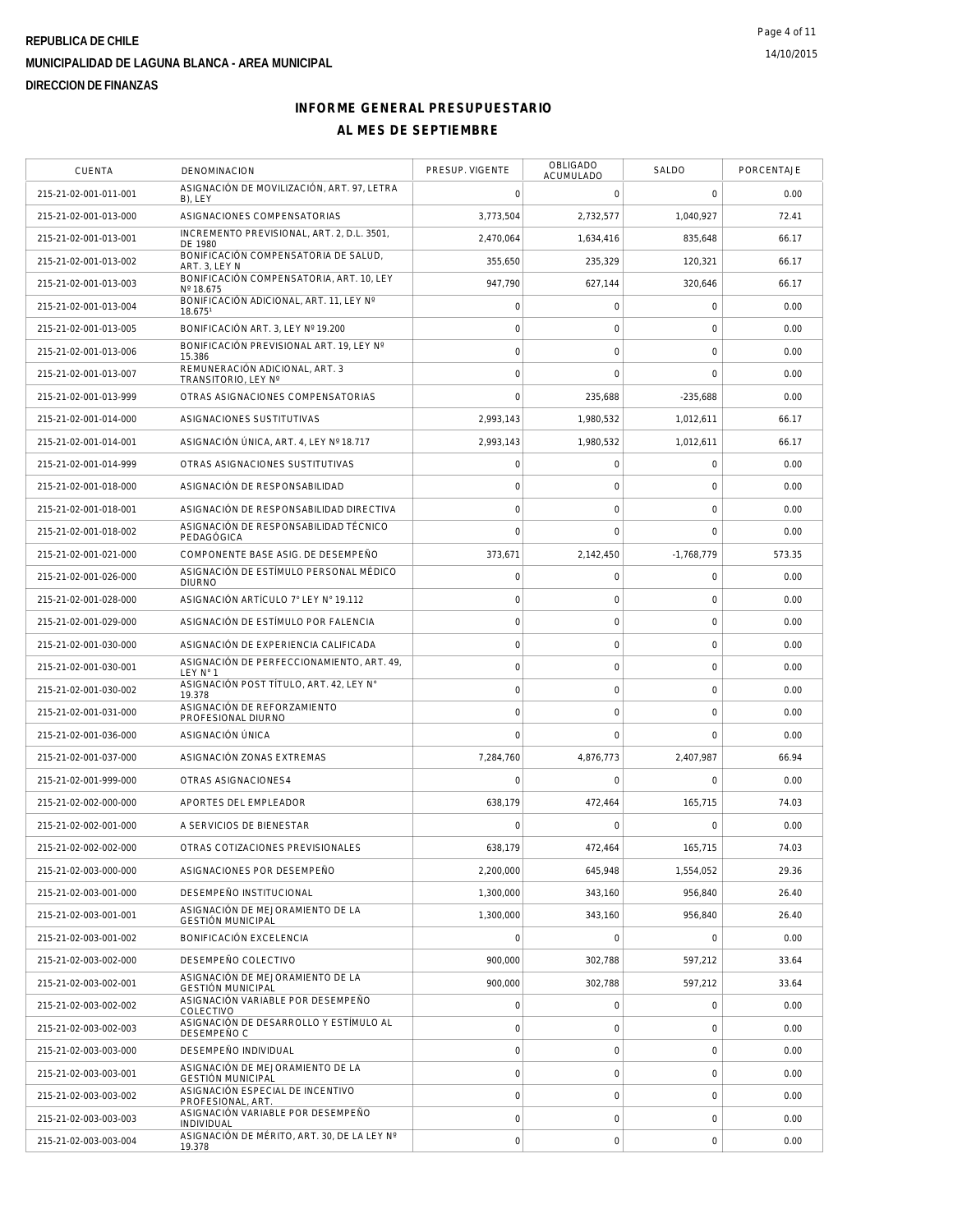| CUENTA                | <b>DENOMINACION</b>                                     | PRESUP. VIGENTE | OBLIGADO<br><b>ACUMULADO</b> | SALDO          | PORCENTAJE |
|-----------------------|---------------------------------------------------------|-----------------|------------------------------|----------------|------------|
| 215-21-02-004-000-000 | REMUNERACIONES VARIABLES                                | 990,000         | 772,528                      | 217,472        | 78.03      |
| 215-21-02-004-001-000 | ASIGNACIÓN ARTÍCULO 12, LEY Nº 19.041                   | $\mathbf 0$     | $\mathsf{O}\xspace$          | 0              | 0.00       |
| 215-21-02-004-002-000 | ASIGNACIÓN DE ESTÍMULO JORNADAS<br><b>PRIORITARIAS</b>  | $\circ$         | $\mathsf{O}\xspace$          | $\mathbf 0$    | 0.00       |
| 215-21-02-004-003-000 | ASIGNACIÓN ARTÍCULO 3º LEY Nº 19.264                    | $\overline{0}$  | $\mathbf 0$                  | $\mathbf 0$    | 0.00       |
| 215-21-02-004-004-000 | ASIGNACIÓN POR DESEMPEÑO DE FUNCIONES<br>CRÍTICAS       | $\Omega$        | $\Omega$                     | $\mathbf 0$    | 0.00       |
| 215-21-02-004-005-000 | TRABAJOS EXTRAORDINARIOS                                | 250,000         | 197,890                      | 52,110         | 79.16      |
| 215-21-02-004-006-000 | COMISIONES DE SERVICIOS EN EL PAÍS                      | 740,000         | 574,638                      | 165,362        | 77.65      |
| 215-21-02-004-007-000 | COMISIONES DE SERVICIOS EN EL EXTERIOR                  | $\mathbf 0$     | $\mathbf 0$                  | 0              | 0.00       |
| 215-21-02-005-000-000 | <b>AGUINALDOS Y BONOS</b>                               | 683,704         | 594,299                      | 89,405         | 86.92      |
| 215-21-02-005-001-000 | AGUINALDOS                                              | 560,000         | 132,447                      | 427,553        | 23.65      |
| 215-21-02-005-001-001 | AGUINALDO DE FIESTAS PATRIAS                            | 160,000         | 132,447                      | 27,553         | 82.78      |
| 215-21-02-005-001-002 | AGUINALDO DE NAVIDAD                                    | 400,000         | $\mathbf 0$                  | 400,000        | 0.00       |
| 215-21-02-005-002-000 | <b>BONO DE ESCOLARIDAD</b>                              | 123,704         | 61,852                       | 61,852         | 50.00      |
| 215-21-02-005-003-000 | <b>BONOS ESPECIALES</b>                                 | $\mathbf 0$     | 400.000                      | $-400.000$     | 0.00       |
| 215-21-02-005-003-001 | BONO EXTRAORDINARIO ANUAL                               | $\mathbf 0$     | 400,000                      | $-400,000$     | 0.00       |
| 215-21-02-005-004-000 | BONIFICACIÓN ADICIONAL AL BONO DE<br>ESCOLARIDAD        | $\mathbf 0$     | $\mathbf 0$                  | $\mathbf 0$    | 0.00       |
| 215-21-03-000-000-000 | OTRAS REMUNERACIONES                                    | 15,640,000      | 14,837,242                   | 802,758        | 94.87      |
| 215-21-03-001-000-000 | HONORARIOS A SUMA ALZADA - PERSONAS<br><b>NATURALES</b> | 2,200,000       | 1,663,333                    | 536,667        | 75.61      |
| 215-21-03-002-000-000 | HONORARIOS ASIMILADOS A GRADOS                          | $\circ$         | $\mathsf{O}\xspace$          | $\mathbf 0$    | 0.00       |
| 215-21-03-003-000-000 | <b>JORNALES</b>                                         | $\mathbf 0$     | $\mathbf 0$                  | 0              | 0.00       |
| 215-21-03-004-000-000 | REMUNERACIONES REGULADAS POR EL<br>CÓDIGO DEL TRABAJO   | $\mathbf 0$     | $\Omega$                     | $\overline{0}$ | 0.00       |
| 215-21-03-005-000-000 | SUPLENCIAS Y REEMPLAZOS                                 | 13,440,000      | 13,173,909                   | 266,091        | 98.02      |
| 215-21-03-006-000-000 | PERSONAL A TRATO Y/O TEMPORAL                           | $\mathbf 0$     | $\mathbf 0$                  | $\mathbf 0$    | 0.00       |
| 215-21-03-007-000-000 | ALUMNOS EN PRÁCTICA                                     | $\mathbf 0$     | $\mathsf{O}\xspace$          | $\mathbf 0$    | 0.00       |
| 215-21-03-999-000-000 | <b>OTRAS</b>                                            | $\mathbf 0$     | $\mathbf 0$                  | $\mathbf 0$    | 0.00       |
| 215-21-03-999-001-000 | ASIGNACIÓN ART. 1, LEY Nº 19.464                        | $\mathbf 0$     | $\mathsf{O}\xspace$          | $\mathbf 0$    | 0.00       |
| 215-21-03-999-999-000 | <b>OTRAS</b>                                            | $\overline{0}$  | $\mathbf 0$                  | $\overline{0}$ | 0.00       |
| 215-21-04-000-000-000 | OTRAS GASTOS EN PERSONAL                                | 88,330,000      | 58.696.888                   | 29,633,112     | 66.45      |
| 215-21-04-001-000-000 | ASIGNACIÓN DE TRASLADO                                  | $\mathbf 0$     | $\mathbf 0$                  | $\mathbf 0$    | 0.00       |
| 215-21-04-001-001-000 | ASIGNACIÓN POR CAMBIO DE RESIDENCIA, ART.<br>97, LETR   | $\mathbf 0$     | $\mathbf 0$                  | $\overline{0}$ | 0.00       |
| 215-21-04-003-000-000 | DIETAS A JUNTAS, CONCEJOS Y COMISIONES                  | 68,500,000      | 42,958,388                   | 25,541,612     | 62.71      |
| 215-21-04-003-001-000 | DIETAS A CONCEJALES                                     | 53,000,000      | 34,398,881                   | 18,601,119     | 64.90      |
| 215-21-04-003-002-000 | GASTOS POR COMISIONES Y<br>REPRESENTACIONES DEL MUNIC   | 15,000,000      | 8,213,512                    | 6,786,488      | 54.76      |
| 215-21-04-003-003-000 | <b>OTROS GASTOS</b>                                     | 500,000         | 345,995                      | 154,005        | 69.20      |
| 215-21-04-004-000-000 | PRESTACIONES DE SERVICIOS EN PROGRAMAS<br>COMUNITARIO   | 19,830,000      | 15,738,500                   | 4,091,500      | 79.37      |
| 215-22-00-000-000-000 | C X P BIENES Y SERVICIOS DE CONSUMO                     | 263, 153, 283   | 151,727,318                  | 111,425,965    | 57.66      |
| 215-22-01-000-000-000 | ALIMENTOS Y BEBIDAS                                     | 28,111,000      | 15,149,304                   | 12,961,696     | 53.89      |
| 215-22-01-001-000-000 | PARA PERSONAS                                           | 27,981,000      | 15,149,304                   | 12,831,696     | 54.14      |
| 215-22-01-002-000-000 | PARA ANIMALES                                           | 130,000         | $\mathsf{O}\xspace$          | 130,000        | 0.00       |
| 215-22-02-000-000-000 | TEXTILES, VESTUARIO Y CALZADO                           | 5,188,000       | 66,389                       | 5,121,611      | 1.28       |
| 215-22-02-001-000-000 | TEXTILES Y ACABADOS TEXTILES                            | 410,000         | 33,200                       | 376,800        | 8.10       |
| 215-22-02-002-000-000 | VESTUARIO, ACCESORIOS Y PRENDAS<br><b>DIVERSAS</b>      | 3,578,000       | 33,189                       | 3,544,811      | 0.93       |
| 215-22-02-003-000-000 | CALZADO                                                 | 1,200,000       | $\mathsf{O}\xspace$          | 1,200,000      | 0.00       |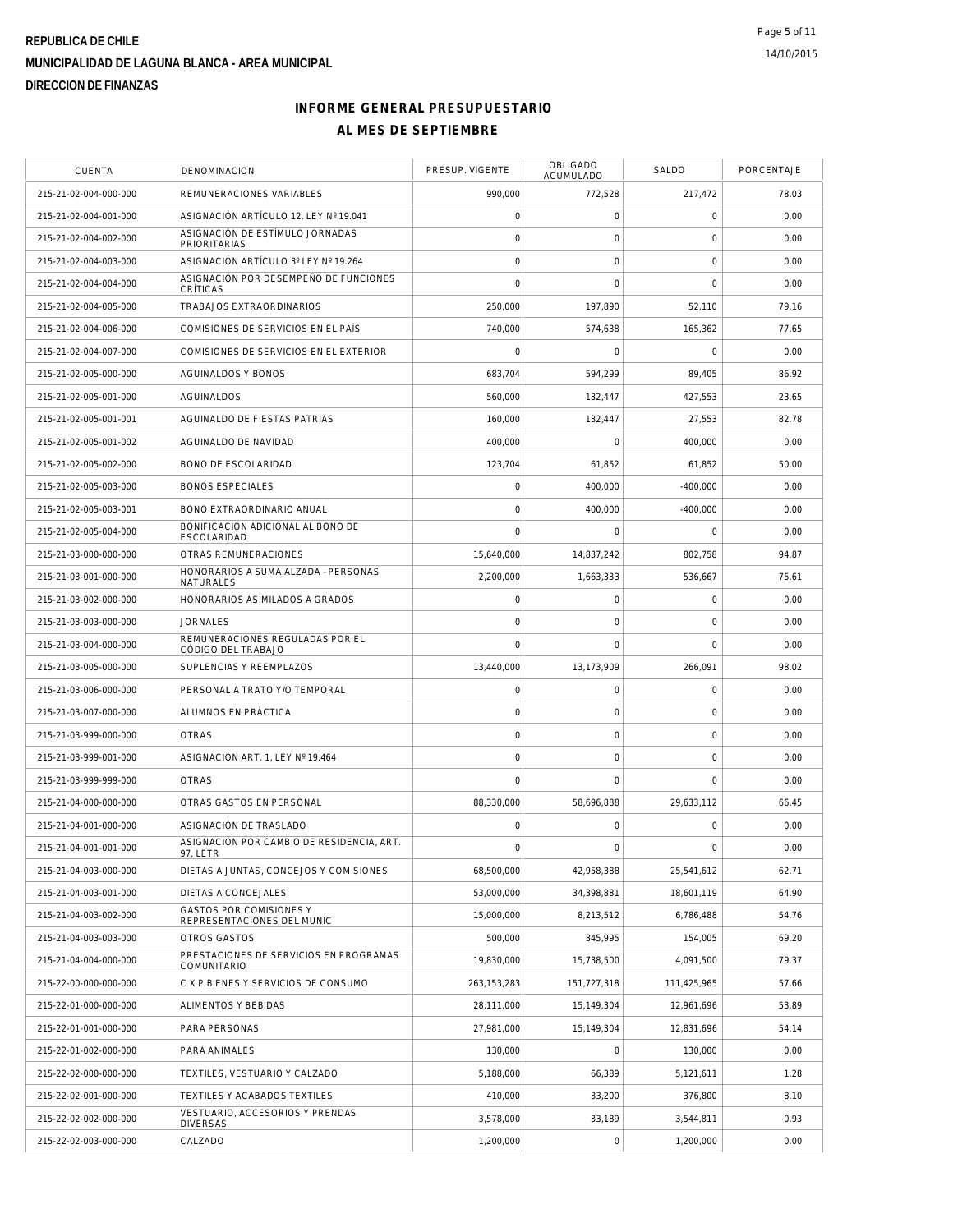| CUENTA                | DENOMINACION                                                 | PRESUP. VIGENTE     | <b>OBLIGADO</b><br>ACUMULADO | SALDO       | PORCENTAJE |
|-----------------------|--------------------------------------------------------------|---------------------|------------------------------|-------------|------------|
| 215-22-03-000-000-000 | COMBUSTIBLES Y LUBRICANTES                                   | 11,702,000          | 6,644,268                    | 5,057,732   | 56.78      |
| 215-22-03-001-000-000 | PARA VEHÍCULOS                                               | 6,827,000           | 5,456,268                    | 1,370,732   | 79.92      |
| 215-22-03-002-000-000 | PARA MAQUINARIAS, EQUIPOS DE<br>PRODUCCIÓN, TRACCIÓN         | 3,000,000           | 117,000                      | 2,883,000   | 3.90       |
| 215-22-03-003-000-000 | PARA CALEFACCIÓN                                             | 1.875.000           | 1,071,000                    | 804.000     | 57.12      |
| 215-22-03-999-000-000 | PARA OTROS                                                   | $\Omega$            | $\mathbf 0$                  | $\mathbf 0$ | 0.00       |
| 215-22-04-000-000-000 | MATERIALES DE USO O CONSUMO                                  | 16,338,000          | 7,378,766                    | 8,959,234   | 45.16      |
| 215-22-04-001-000-000 | MATERIALES DE OFICINA                                        | 4,260,000           | 2.438.894                    | 1,821,106   | 57.25      |
| 215-22-04-002-000-000 | TEXTOS Y OTROS MATERIALES DE ENSEÑANZA                       | 540,000             | $\mathbf 0$                  | 540.000     | 0.00       |
| 215-22-04-003-000-000 | PRODUCTOS QUÍMICOS                                           | 1,000,000           | 558,838                      | 441.162     | 55.88      |
| 215-22-04-004-000-000 | PRODUCTOS FARMACÉUTICOS                                      | $\mathsf{O}\xspace$ | $\mathsf{O}\xspace$          | $\mathbf 0$ | 0.00       |
| 215-22-04-005-000-000 | MATERIALES Y ÚTILES QUIRÚRGICOS                              | $\mathbf 0$         | $\mathbf 0$                  | $\mathbf 0$ | 0.00       |
| 215-22-04-006-000-000 | FERTILIZANTES, INSECTICIDAS, FUNGICIDAS Y<br><b>OTROS</b>    | $\overline{0}$      | $\mathbf 0$                  | $\Omega$    | 0.00       |
| 215-22-04-007-000-000 | MATERIALES Y ÚTILES DE ASEO                                  | 2.880.000           | 816.814                      | 2.063.186   | 28.36      |
| 215-22-04-008-000-000 | MENAJE PARA OFICINA, CASINO Y OTROS                          | 1,000,000           | $\mathbf 0$                  | 1,000,000   | 0.00       |
| 215-22-04-009-000-000 | INSUMOS, REPUESTOS Y ACCESORIOS<br>COMPUTACIONALES           | 2,550,000           | 1,041,044                    | 1,508,956   | 40.83      |
| 215-22-04-010-000-000 | MATERIALES PARA MANT. Y REP. DE<br><b>INMUEBLES</b>          | 1,300,000           | 1,030,932                    | 269,068     | 79.30      |
| 215-22-04-011-000-000 | REP. Y ACCESORIOS PARA MANT. Y REP. DE<br><b>VEHICULOS</b>   | 1.600.000           | 927,643                      | 672,357     | 57.98      |
| 215-22-04-012-000-000 | OTROS MATERIALES, REPUESTOS Y ÚTILES<br><b>DIVERSOS</b>      | $\mathbf 0$         | $\mathbf 0$                  | $\mathbf 0$ | 0.00       |
| 215-22-04-013-000-000 | <b>EQUIPOS MENORES</b>                                       | 40,000              | $\mathsf{O}\xspace$          | 40,000      | 0.00       |
| 215-22-04-014-000-000 | PRODUCTOS ELABORADOS EN CUERO,<br>CAUCHO Y PLASTICO          | $\mathbf 0$         | $\mathbf 0$                  | $\mathbf 0$ | 0.00       |
| 215-22-04-015-000-000 | PRODUCTOS AGROPECUARIOS Y FORESTALES                         | 250,000             | $\mathsf{O}\xspace$          | 250,000     | 0.00       |
| 215-22-04-016-000-000 | MATERIAS PRIMAS Y SEMIELABORADAS                             | 270,000             | $\mathbf 0$                  | 270,000     | 0.00       |
| 215-22-04-999-000-000 | <b>OTROS</b>                                                 | 648,000             | 564,601                      | 83,399      | 87.13      |
| 215-22-05-000-000-000 | SERVICIOS BÁSICOS                                            | 76,817,000          | 48,372,024                   | 28,444,976  | 62.97      |
| 215-22-05-001-000-000 | <b>ELECTRICIDAD</b>                                          | 0                   | 0                            | $\mathbf 0$ | 0.00       |
| 215-22-05-002-000-000 | <b>AGUA</b>                                                  | 2,100,000           | 1,511,200                    | 588,800     | 71.96      |
| 215-22-05-003-000-000 | GAS                                                          | 40,500,000          | 37,358,512                   | 3,141,488   | 92.24      |
| 215-22-05-004-000-000 | CORREO                                                       | 200,000             | 180,464                      | 19,536      | 90.23      |
| 215-22-05-005-000-000 | <b>TELEFONÍA FIJA</b>                                        | 3,000,000           | 2,067,706                    | 932,294     | 68.92      |
| 215-22-05-006-000-000 | TELEFONÍA CELULAR                                            | 8,617,000           | 5,579,402                    | 3,037,598   | 64.75      |
| 215-22-05-007-000-000 | <b>ACCESO A INTERNET</b>                                     | 2,100,000           | 1,500,000                    | 600.000     | 71.43      |
| 215-22-05-008-000-000 | ENLACES DE TELECOMUNICACIONES                                | 20,000,000          | $\mathbf 0$                  | 20,000,000  | 0.00       |
| 215-22-05-999-000-000 | <b>OTROS</b>                                                 | 300,000             | 174,740                      | 125,260     | 58.25      |
| 215-22-06-000-000-000 | MANTENIMIENTO Y REPARACIONES                                 | 30,500,000          | 10,118,156                   | 20.381.844  | 33.17      |
| 215-22-06-001-000-000 | MANTENIMIENTO Y REPARACIÓN DE<br><b>EDIFICACIONES</b>        | 10,500,000          | 7,480,154                    | 3,019,846   | 71.24      |
| 215-22-06-002-000-000 | MANTENIMIENTO Y REPARACIÓN DE<br><b>VEHÍCULOS</b>            | 1,400,000           | 764,558                      | 635,442     | 54.61      |
| 215-22-06-003-000-000 | MANTENIMIENTO Y REPARACIÓN MOBILIARIOS<br>Y OTROS            | 500,000             | $\mathsf{O}\xspace$          | 500,000     | 0.00       |
| 215-22-06-004-000-000 | MANTENIMIENTO Y REPARACIÓN DE MÁQUINAS<br>Y EQUIPOS D        | $\circ$             | $\mathsf{O}\xspace$          | $\mathbf 0$ | 0.00       |
| 215-22-06-005-000-000 | MANT. Y REP. DE MAQUINARIA Y EQUIPOS DE<br>PRODUCCION        | $\mathbf 0$         | $\mathbf 0$                  | $\mathbf 0$ | 0.00       |
| 215-22-06-006-000-000 | MANTENIMIENTO Y REPARACIÓN DE OTRAS<br>MAQUINARIAS Y         | 2,500,000           | 234,969                      | 2,265,031   | 9.40       |
| 215-22-06-007-000-000 | MANTENIMIENTO Y REPARACIÓN DE EQUIPOS<br><b>INFORMÁTICOS</b> | $\mathbf 0$         | $\mathbf 0$                  | $\mathbf 0$ | 0.00       |
| 215-22-06-999-000-000 | <b>OTROS</b>                                                 | 15,600,000          | 1,638,475                    | 13,961,525  | 10.50      |
| 215-22-07-000-000-000 | PUBLICIDAD Y DIFUSIÓN                                        | 5,395,000           | 2,976,028                    | 2,418,972   | 55.16      |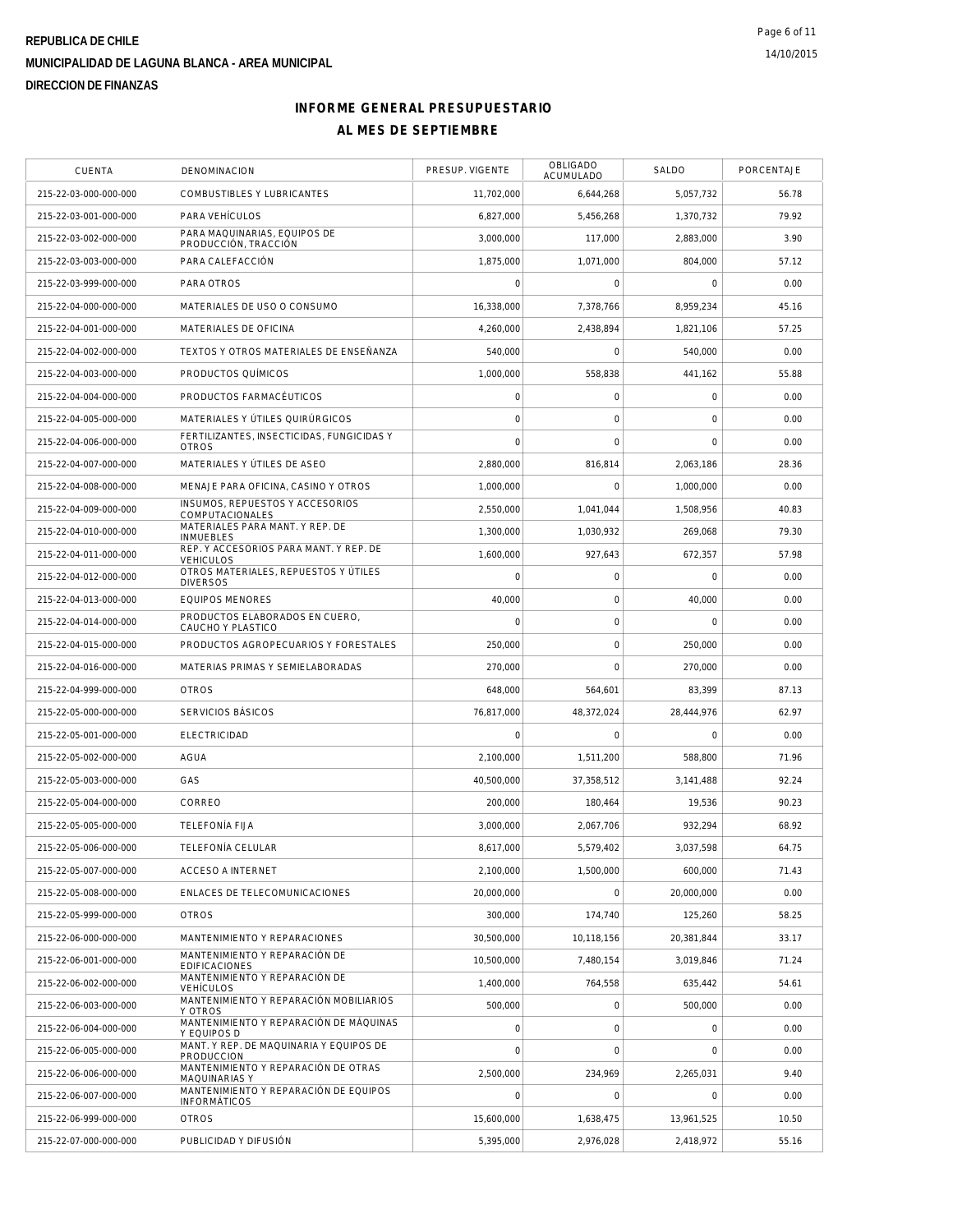| <b>CUENTA</b>         | DENOMINACION                                             | PRESUP. VIGENTE     | OBLIGADO<br>ACUMULADO | SALDO       | PORCENTAJE |
|-----------------------|----------------------------------------------------------|---------------------|-----------------------|-------------|------------|
| 215-22-07-001-000-000 | SERVICIOS DE PUBLICIDAD                                  | 4,065,000           | 2,474,284             | 1,590,716   | 60.87      |
| 215-22-07-002-000-000 | SERVICIOS DE IMPRESIÓN                                   | 1,330,000           | 501,744               | 828,256     | 37.73      |
| 215-22-07-999-000-000 | <b>OTROS</b>                                             | $\mathbf 0$         | 0                     | 0           | 0.00       |
| 215-22-08-000-000-000 | SERVICIOS GENERALES                                      | 36.282.283          | 26.697.382            | 9,584,901   | 73.58      |
| 215-22-08-001-000-000 | SERVICIOS DE ASEO                                        | 10,748,800          | 10,748,800            | $\mathbf 0$ | 100.00     |
| 215-22-08-002-000-000 | SERVICIOS DE VIGILANCIA                                  | 0                   | $\mathsf{O}\xspace$   | $\mathbf 0$ | 0.00       |
| 215-22-08-003-000-000 | SERVICIOS DE MANTENCIÓN DE JARDINES                      | 780,400             | 30,400                | 750,000     | 3.90       |
| 215-22-08-004-000-000 | SERVICIOS DE MANTENCIÓN DE ALUMBRADO<br>PÚBLICO          | 4,500,800           | 2,609,823             | 1,890,977   | 57.99      |
| 215-22-08-005-000-000 | SERVICIOS DE MANTENCIÓN DE SEMÁFOROS                     | $\mathbf 0$         | $\mathsf{O}\xspace$   | 0           | 0.00       |
| 215-22-08-006-000-000 | SERVICIOS DE MANTENCIÓN DE<br>SEÑALIZACIONES DE TRÁNS    | $\mathbf 0$         | $\mathbf 0$           | $\mathbf 0$ | 0.00       |
| 215-22-08-007-000-000 | PASAJES, FLETES Y BODEGAJES                              | 6,000,000           | 4,521,904             | 1,478,096   | 75.37      |
| 215-22-08-008-000-000 | SALAS CUNAS Y/O JARDINES INFANTILES                      | $\mathbf 0$         | $\mathsf{O}\xspace$   | $\mathbf 0$ | 0.00       |
| 215-22-08-009-000-000 | SERVICIOS DE PAGO Y COBRANZA                             | $\mathbf 0$         | $\mathsf{O}\xspace$   | $\mathbf 0$ | 0.00       |
| 215-22-08-010-000-000 | SERVICIOS DE SUSCRIPCION Y SIMILARES                     | 592,283             | $\Omega$              | 592,283     | 0.00       |
| 215-22-08-011-000-000 | SERVICIO DE PRODUCCION Y DESARROLLO DE<br><b>EVENTOS</b> | 12,000,000          | 8.500.000             | 3,500,000   | 70.83      |
| 215-22-08-999-000-000 | <b>OTROS</b>                                             | 1,660,000           | 286,455               | 1,373,545   | 17.26      |
| 215-22-09-000-000-000 | <b>ARRIENDOS</b>                                         | 12,420,000          | 8,121,087             | 4,298,913   | 65.39      |
| 215-22-09-001-000-000 | ARRIENDO DE TERRENOS                                     | $\mathbf 0$         | $\mathbf 0$           | $\mathbf 0$ | 0.00       |
| 215-22-09-002-000-000 | ARRIENDO DE EDIFICIOS                                    | 500.000             | $\mathbf 0$           | 500,000     | 0.00       |
| 215-22-09-003-000-000 | ARRIENDO DE VEHÍCULOS                                    | 2,780,000           | 1,250,000             | 1,530,000   | 44.96      |
| 215-22-09-004-000-000 | ARRIENDO DE MOBILIARIO Y OTROS                           | 0                   | 0                     | $\mathbf 0$ | 0.00       |
| 215-22-09-005-000-000 | ARRIENDO DE MÁQUINAS Y EQUIPOS                           | 2,500,000           | 2,280,737             | 219,263     | 91.23      |
| 215-22-09-006-000-000 | ARRIENDO DE EQUIPOS INFORMÁTICOS                         | $\mathbf 0$         | $\mathbf 0$           | $\mathbf 0$ | 0.00       |
| 215-22-09-999-000-000 | <b>OTROS</b>                                             | 6,640,000           | 4,590,350             | 2,049,650   | 69.13      |
| 215-22-10-000-000-000 | SERVICIOS FINANCIEROS Y DE SEGUROS                       | 8,500,000           | 7,142,202             | 1,357,798   | 84.03      |
| 215-22-10-001-000-000 | GASTOS FINANCIEROS POR COMPRA Y VENTA<br>DE TÍTULOS Y    | $\mathbf 0$         | 0                     | $\mathbf 0$ | 0.00       |
| 215-22-10-002-000-000 | PRIMAS Y GASTOS DE SEGUROS                               | 8,500,000           | 7,103,724             | 1,396,276   | 83.57      |
| 215-22-10-004-000-000 | <b>GASTOS BANCARIOS</b>                                  | $\mathsf{O}\xspace$ | 38,478                | $-38,478$   | 0.00       |
| 215-22-10-999-000-000 | <b>OTROS</b>                                             | $\bigcap$           | $\Omega$              | $\Omega$    | 0.00       |
| 215-22-11-000-000-000 | SERVICIOS TÉCNICOS Y PROFESIONALES                       | 28,200,000          | 18,000,642            | 10.199.358  | 63.83      |
| 215-22-11-001-000-000 | <b>ESTUDIOS E INVESTIGACIONES</b>                        | 1,800,000           | 952.000               | 848,000     | 52.89      |
| 215-22-11-002-000-000 | CURSOS DE CAPACITACIÓN                                   | 7,200,000           | 2,362,943             | 4,837,057   | 32.82      |
| 215-22-11-003-000-000 | SERVICIOS INFORMÁTICOS                                   | 0                   | 0                     | 0           | 0.00       |
| 215-22-11-999-000-000 | <b>OTROS</b>                                             | 19,200,000          | 14,685,699            | 4,514,301   | 76.49      |
| 215-22-12-000-000-000 | OTROS GASTOS EN BIENES Y SERVICIOS DE<br>CONSUMO         | 3,700,000           | 1,061,070             | 2,638,930   | 28.68      |
| 215-22-12-002-000-000 | <b>GASTOS MENORES</b>                                    | 2,500,000           | 579.221               | 1,920,779   | 23.17      |
| 215-22-12-003-000-000 | GASTOS DE REPRESENTACIÓN, PROTOCOLO Y<br>CEREMONIAL      | 500,000             | $\mathsf O$           | 500,000     | 0.00       |
| 215-22-12-004-000-000 | INTERESES, MULTAS Y RECARGOS                             | $\mathbf 0$         | $\mathbf 0$           | $\mathbf 0$ | 0.00       |
| 215-22-12-005-000-000 | DERECHOS Y TASAS                                         | 700,000             | 481,849               | 218,151     | 68.84      |
| 215-22-12-999-000-000 | <b>OTROS</b>                                             | $\mathsf{O}\xspace$ | $\mathsf O$           | $\mathbf 0$ | 0.00       |
| 215-23-00-000-000-000 | C X P PRESTACIONES DE SEGURIDAD SOCIAL                   | $\mathbf 0$         | $\mathsf O$           | $\mathbf 0$ | 0.00       |
| 215-23-01-000-000-000 | PRESTACIONES PREVISIONALES                               | $\mathsf{O}\xspace$ | $\mathsf{O}\xspace$   | $\mathbf 0$ | 0.00       |
| 215-23-01-004-000-000 | DESAHUCIOS E INDEMNIZACIONES                             | $\circ$             | $\mathsf{O}\xspace$   | $\mathbf 0$ | 0.00       |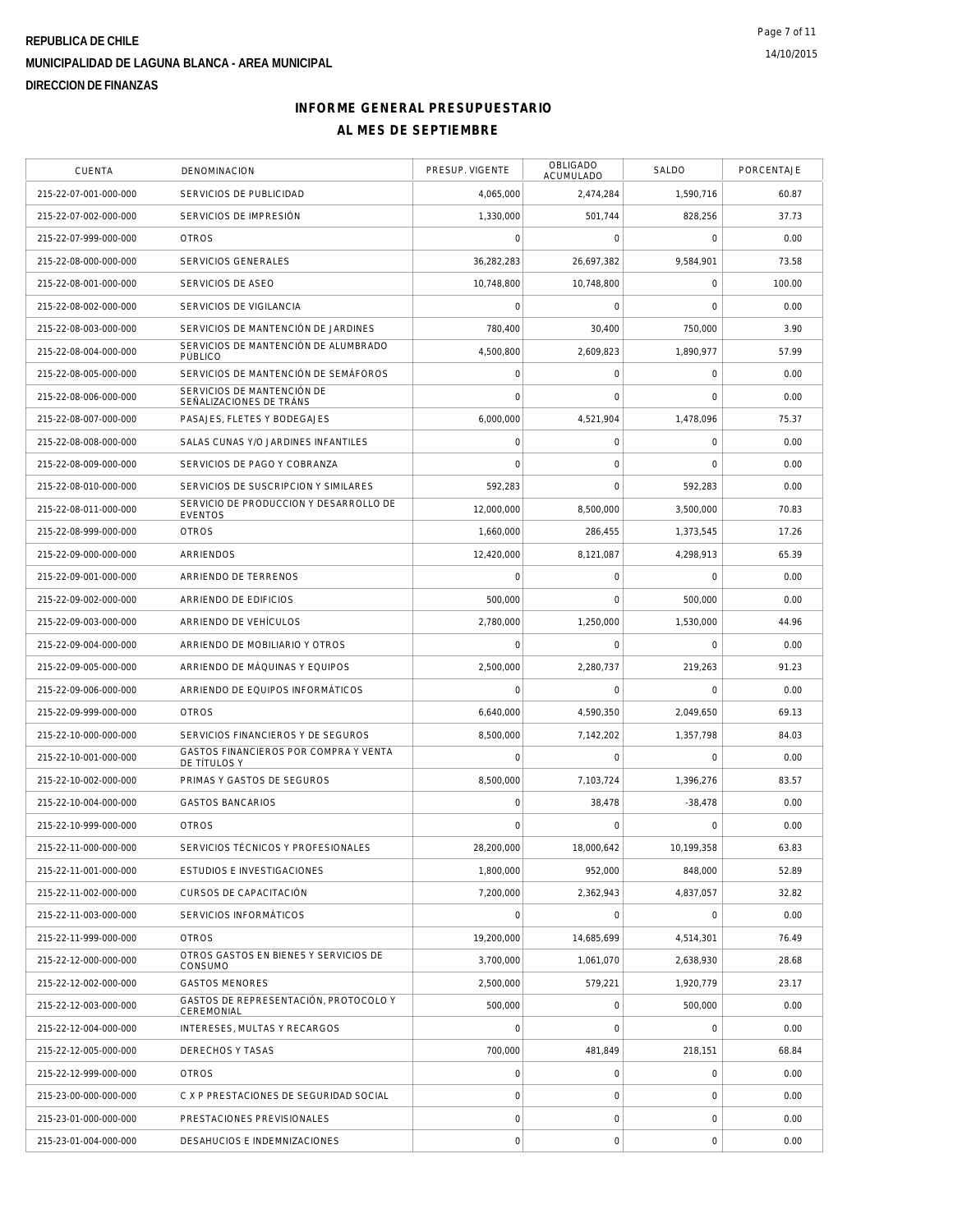| <b>CUENTA</b>         | DENOMINACION                                              | PRESUP. VIGENTE     | OBLIGADO<br>ACUMULADO | SALDO               | PORCENTAJE |
|-----------------------|-----------------------------------------------------------|---------------------|-----------------------|---------------------|------------|
| 215-24-00-000-000-000 | C X P TRANSFERENCIAS CORRIENTES                           | 345,447,774         | 242,899,428           | 102,548,346         | 70.31      |
| 215-24-01-000-000-000 | AL SECTOR PRIVADO                                         | 26,192,022          | 5,846,387             | 20,345,635          | 22.32      |
| 215-24-01-001-000-000 | FONDOS DE EMERGENCIA                                      | 2,300,000           | 60,658                | 2,239,342           | 2.64       |
| 215-24-01-002-000-000 | EDUCACIÓN - PERSONAS JURÍDICAS PRIVADAS,<br>ART. 13,      | $\mathbf 0$         | $\mathbf 0$           | $\mathbf 0$         | 0.00       |
| 215-24-01-003-000-000 | SALUD - PERSONAS JURÍDICAS PRIVADAS, ART.<br>13, D.F.     | $\mathbf 0$         | $\mathbf 0$           | $\mathbf 0$         | 0.00       |
| 215-24-01-004-000-000 | ORGANIZACIONES COMUNITARIAS                               | 6,500,000           | 2,980,000             | 3,520,000           | 45.85      |
| 215-24-01-005-000-000 | OTRAS PERSONAS JURÍDICAS PRIVADAS                         | $\circ$             | $\mathsf{O}\xspace$   | $\mathbf 0$         | 0.00       |
| 215-24-01-006-000-000 | <b>VOLUNTARIADO</b>                                       | $\mathbf 0$         | $\mathbf 0$           | $\mathbf 0$         | 0.00       |
| 215-24-01-007-000-000 | ASISTENCIA SOCIAL A PERSONAS NATURALES                    | 2,183,000           | 250.774               | 1.932.226           | 11.49      |
| 215-24-01-008-000-000 | PREMIOS Y OTROS                                           | 10,930,000          | 2,554,955             | 8,375,045           | 23.38      |
| 215-24-01-009-000-000 | EDUCACION PREBASICA-PERSONAS JURIDICAS<br>PRIVADAS AR     | 0                   | $\mathsf O$           | $\mathbf 0$         | 0.00       |
| 215-24-01-999-000-000 | OTRAS TRANSFERENCIAS AL SECTOR PRIVADO                    | 4,279,022           | $\mathbf 0$           | 4,279,022           | 0.00       |
| 215-24-03-000-000-000 | A OTRAS ENTIDADES PÚBLICAS                                | 319,255,752         | 237,053,041           | 82.202.711          | 74.25      |
| 215-24-03-001-000-000 | A LA JUNTA NACIONAL DE AUXILIO ESCOLAR Y<br><b>BECAS</b>  | $\circ$             | $\mathsf O$           | $\mathbf 0$         | 0.00       |
| 215-24-03-002-000-000 | A LOS SERVICIOS DE SALUD                                  | $\mathbf 0$         | $\mathbf 0$           | $\mathbf 0$         | 0.00       |
| 215-24-03-002-001-000 | MULTA LEY DE ALCOHOLES                                    | $\mathbf 0$         | $\mathbf 0$           | $\mathbf 0$         | 0.00       |
| 215-24-03-080-000-000 | A LAS ASOCIACIONES                                        | 7,250,000           | 1,920,000             | 5,330,000           | 26.48      |
| 215-24-03-080-001-000 | A LA ASOCIACIÓN CHILENA DE<br><b>MUNICIPALIDADES</b>      | 3,350,000           | $\mathbf 0$           | 3,350,000           | 0.00       |
| 215-24-03-080-002-000 | A OTRAS ASOCIACIONES                                      | 3,900,000           | 1,920,000             | 1,980,000           | 49.23      |
| 215-24-03-090-000-000 | AL FONDO COMÚN MUNICIPAL - PERMISOS DE<br>CIRCULACIÓN     | 25,000,000          | 14,886,941            | 10,113,059          | 59.55      |
| 215-24-03-090-001-000 | APORTE AÑO VIGENTE                                        | 24,200,000          | 14,439,025            | 9,760,975           | 59.67      |
| 215-24-03-090-002-000 | APORTE OTROS AÑOS                                         | 720,000             | 401,548               | 318,452             | 55.77      |
| 215-24-03-090-003-000 | INTERESES Y REAJUSTES PAGADOS                             | 80,000              | 46,368                | 33,632              | 57.96      |
| 215-24-03-091-000-000 | AL FONDO COMÚN MUNICIPAL - PATENTES<br><b>MUNICIPALES</b> | $\mathbf 0$         | 310,864               | $-310,864$          | 0.00       |
| 215-24-03-091-001-000 | APORTE ANO VIGENTE                                        | $\mathbf 0$         | 308,303               | $-308,303$          | 0.00       |
| 215-24-03-091-002-000 | APORTE OTROS AÑOS                                         | $\circ$             | $\mathsf{O}\xspace$   | $\mathbf 0$         | 0.00       |
| 215-24-03-091-003-000 | INTERESES Y REAJUSTES PAGADOS                             | $\mathbf 0$         | 2,561                 | $-2,561$            | 0.00       |
| 215-24-03-092-000-000 | AL FONDO COMÚN MUNICIPAL - MULTAS                         | $\circ$             | 21,534                | $-21,534$           | 0.00       |
| 215-24-03-092-001-000 | MULTAS ART. 14, N° 6 LEY N° 19.695 - Equipos de<br>Re     | $\mathbf 0$         | 21,534                | $-21,534$           | 0.00       |
| 215-24-03-092-002-000 | MULTAS ART. 14, N° 6 LEY N° 19.695 - Multas Tag           | $\mathbf 0$         | $\mathbf 0$           | $\mathbf 0$         | 0.00       |
| 215-24-03-092-003-000 | MULTAS ART. 44, DECRETO N 900 DE 1996 -<br>Ministerio     | $\mathbf 0$         | $\mathsf O$           | 0                   | 0.00       |
| 215-24-03-099-000-000 | A OTRAS ENTIDADES PÚBLICAS                                | $\mathsf{O}\xspace$ | $\mathbf 0$           | $\mathbf 0$         | 0.00       |
| 215-24-03-100-000-000 | A OTRAS MUNICIPALIDADES                                   | $\mathbf 0$         | $\mathbf 0$           | $\mathbf 0$         | 0.00       |
| 215-24-03-101-000-000 | A SERVICIOS INCORPORADOS A SU GESTIÓN                     | 287.005.752         | 219,913,702           | 67,092,050          | 76.62      |
| 215-24-03-101-001-000 | A EDUCACIÓN                                               | 155,213,702         | 154,913,702           | 300,000             | 99.81      |
| 215-24-03-101-002-000 | A SALUD                                                   | 131,792,050         | 65,000,000            | 66,792,050          | 49.32      |
| 215-24-03-101-003-000 | A CEMENTERIOS                                             | $\mathbf 0$         | $\mathbf 0$           | $\mathbf 0$         | 0.00       |
| 215-24-07-000-000-000 | A ORGANISMOS INTERNACIONALES                              | $\circ$             | $\mathsf O$           | $\mathbf 0$         | 0.00       |
| 215-24-07-099-000-000 | A OTROS ORGANISMOS INTERNACIONALES                        | $\mathbf 0$         | $\mathbf 0$           | 0                   | 0.00       |
| 215-25-00-000-000-000 | C X P INTEGROS AL FISCO                                   | $\mathbf 0$         | $\mathsf O$           | 0                   | 0.00       |
| 215-25-01-000-000-000 | <b>IMPUESTOS</b>                                          | $\mathbf 0$         | 0                     | $\mathbf 0$         | 0.00       |
| 215-26-00-000-000-000 | C X P OTROS GASTOS CORRIENTES                             | $\mathbf 0$         | $\mathsf O$           | $\mathsf{O}\xspace$ | 0.00       |
| 215-26-01-000-000-000 | <b>DEVOLUCIONES</b>                                       | $\mathbf 0$         | $\mathsf{O}\xspace$   | $\mathbf 0$         | 0.00       |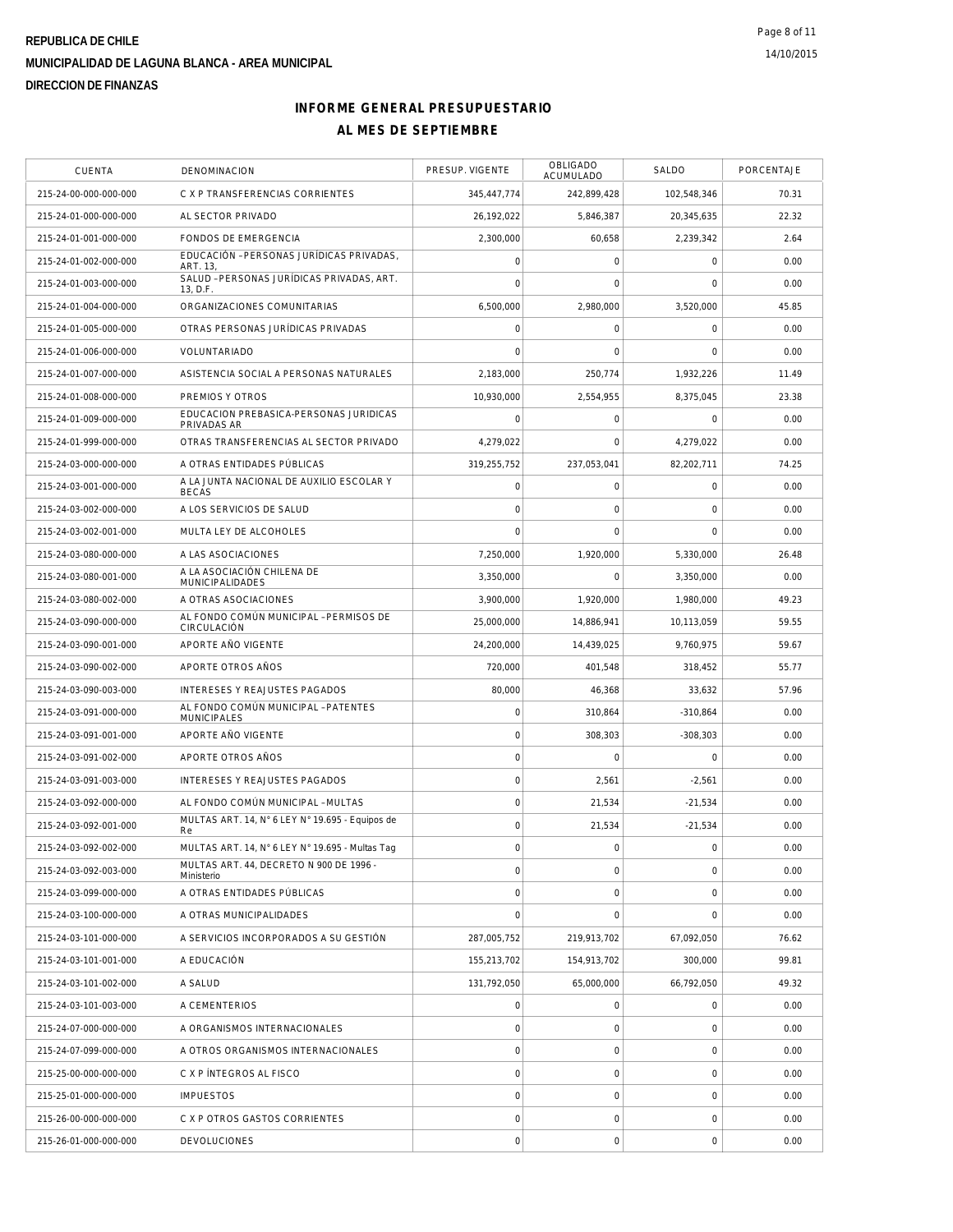| <b>CUENTA</b>         | DENOMINACION                                                 | PRESUP. VIGENTE     | OBLIGADO<br>ACUMULADO | SALDO               | <b>PORCENTAJE</b> |
|-----------------------|--------------------------------------------------------------|---------------------|-----------------------|---------------------|-------------------|
| 215-26-02-000-000-000 | COMPENSACIONES POR DAÑOS A TERCEROS<br>Y/O A LA PROPI        | $\mathbf 0$         | 0                     | 0                   | 0.00              |
| 215-26-04-000-000-000 | APLICACIÓN FONDOS DE TERCEROS                                | $\mathbf 0$         | $\mathbf 0$           | 0                   | 0.00              |
| 215-26-04-001-000-000 | ARANCEL AL REGISTRO DE MULTAS DE<br>TRÁNSITO NO PAGAD        | $\mathbf 0$         | $\mathsf{O}\xspace$   | 0                   | 0.00              |
| 215-26-04-003-000-000 | APLICACION COBROS JUDICIALES A FAVOR DE<br><b>EMPRESAS C</b> | $\mathbf 0$         | $\mathbf 0$           | 0                   | 0.00              |
| 215-26-04-999-000-000 | APLICACIÓN OTROS FONDOS DE TERCEROS                          | $\mathbf 0$         | $\Omega$              | $\mathbf 0$         | 0.00              |
| 215-29-00-000-000-000 | C X P ADQUISICIÓN DE ACTIVOS NO<br><b>FINANCIEROS</b>        | 69,587,324          | 40,801,319            | 28,786,005          | 58.63             |
| 215-29-01-000-000-000 | <b>TERRENOS</b>                                              | 11,000,000          | 0                     | 11,000,000          | 0.00              |
| 215-29-02-000-000-000 | <b>EDIFICIOS</b>                                             | $\mathbf 0$         | 0                     | 0                   | 0.00              |
| 215-29-03-000-000-000 | <b>VEHÍCULOS</b>                                             | 34,604,260          | 30.990.000            | 3,614,260           | 89.56             |
| 215-29-04-000-000-000 | MOBILIARIO Y OTROS                                           | 1,060,000           | 743,513               | 316,487             | 70.14             |
| 215-29-05-000-000-000 | MÁQUINAS Y EQUIPOS                                           | 4,000,000           | 1,683,172             | 2,316,828           | 42.08             |
| 215-29-05-001-000-000 | MÁQUINAS Y EQUIPOS DE OFICINA                                | 500,000             | 0                     | 500,000             | 0.00              |
| 215-29-05-002-000-000 | MAQUINARIAS Y EQUIPOS PARA LA<br>PRODUCCIÓN                  | 2,000,000           | 876,276               | 1.123.724           | 43.81             |
| 215-29-05-999-000-000 | <b>OTRAS</b>                                                 | 1,500,000           | 806,896               | 693,104             | 53.79             |
| 215-29-06-000-000-000 | EQUIPOS INFORMÁTICOS                                         | 8,923,064           | 4,273,064             | 4,650,000           | 47.89             |
| 215-29-06-001-000-000 | EQUIPOS COMPUTACIONALES Y PERIFÉRICOS                        | 8,923,064           | 4,273,064             | 4,650,000           | 47.89             |
| 215-29-06-002-000-000 | FOUIPOS DE COMUNICACIONES PARA REDES<br><b>INFORMÁTICAS</b>  | $\mathsf{O}\xspace$ | 0                     | 0                   | 0.00              |
| 215-29-07-000-000-000 | PROGRAMAS INFORMÁTICOS                                       | $\mathbf 0$         | 0                     | 0                   | 0.00              |
| 215-29-07-001-000-000 | PROGRAMAS COMPUTACIONALES                                    | $\mathbf 0$         | $\mathbf 0$           | 0                   | 0.00              |
| 215-29-07-002-000-000 | SISTEMA DE INFORMACIÓN                                       | $\mathbf 0$         | $\mathbf 0$           | $\mathbf 0$         | 0.00              |
| 215-29-99-000-000-000 | OTROS ACTIVOS NO FINANCIEROS                                 | 10,000,000          | 3,111,570             | 6,888,430           | 31.12             |
| 215-30-00-000-000-000 | C X P ADQUISICIÓN DE ACTIVOS FINANCIEROS                     | $\mathsf{O}\xspace$ | 0                     | 0                   | 0.00              |
| 215-30-01-000-000-000 | COMPRA DE TÍTULOS Y VALORES                                  | $\mathsf{O}\xspace$ | $\mathsf{O}\xspace$   | 0                   | 0.00              |
| 215-30-01-001-000-000 | DEPÓSITOS A PLAZO                                            | $\mathbf 0$         | $\mathsf{O}\xspace$   | 0                   | 0.00              |
| 215-30-01-003-000-000 | CUOTAS DE FONDOS MUTUOS                                      | $\mathbf 0$         | 0                     | $\mathsf{O}\xspace$ | 0.00              |
| 215-30-01-999-000-000 | <b>OTROS</b>                                                 | $\mathbf 0$         | 0                     | 0                   | 0.00              |
| 215-30-02-000-000-000 | COMPRA DE ACCIONES Y PARTICIPACIONES DE<br>CAPITAL           | $\mathbf 0$         | $\mathsf{O}\xspace$   | 0                   | 0.00              |
| 215-30-99-000-000-000 | OTROS ACTIVOS FINANCIEROS                                    | $\mathbf 0$         | $\mathbf 0$           | $\mathbf 0$         | 0.00              |
| 215-31-00-000-000-000 | C X P INICIATIVAS DE INVERSIÓN                               | 119,134,109         | 57,147,963            | 61,986,146          | 47.97             |
| 215-31-01-000-000-000 | <b>ESTUDIOS BÁSICOS</b>                                      | 8,800,000           | 1,450,000             | 7,350,000           | 16.48             |
| 215-31-01-001-000-000 | <b>GASTOS ADMINISTRATIVOS</b>                                | $\mathbf 0$         | 0                     | 0                   | 0.00              |
| 215-31-01-002-000-000 | <b>CONSULTORÍAS</b>                                          | 8,800,000           | 1,450,000             | 7.350.000           | 16.48             |
| 215-31-02-000-000-000 | <b>PROYECTOS</b>                                             | 110,334,109         | 55.697.963            | 54,636,146          | 50.48             |
| 215-31-02-001-000-000 | <b>GASTOS ADMINISTRATIVOS</b>                                | $\mathsf{O}\xspace$ | 517,715               | $-517,715$          | 0.00              |
| 215-31-02-001-003-000 | GASTOS ADMINISTRATIVOS - CENTRO DE<br><b>ATENCION COMUNI</b> | $\mathbf 0$         | 200,308               | $-200,308$          | 0.00              |
| 215-31-02-001-004-000 | GASTOS ADMINISTRATIVOS - VIVIENDAS PARA<br>PERSONAL D        | $\mathbf 0$         | 153,614               | $-153,614$          | 0.00              |
| 215-31-02-001-005-000 | GASTOS ADMINISTRATIVOS - SALON MUNICIPAL                     | $\mathbf 0$         | 163,793               | $-163,793$          | 0.00              |
| 215-31-02-001-006-000 | GASTOS ADMINISTRATIVOS - CASETA ACUSTICA<br><b>GENERADOR</b> | $\mathsf{O}\xspace$ | 0                     | 0                   | 0.00              |
| 215-31-02-001-007-000 | GASTOS ADMINISTRATIVOS - BODEGAS<br><b>MUNICIPALES</b>       | $\overline{0}$      | $\mathbf 0$           | $\mathbf 0$         | 0.00              |
| 215-31-02-001-008-000 | GASTOS ADMINISTRATIVOS - VIVIENDA<br>PERSONAL EDUCACI        | $\mathbf 0$         | $\mathbf 0$           | $\mathbf 0$         | 0.00              |
| 215-31-02-002-000-000 | CONSULTORÍAS                                                 | 3,200,000           | $\mathsf{O}\xspace$   | 3,200,000           | 0.00              |
| 215-31-02-002-003-000 | CONSULTORIAS - CENTRO DE ATENCION<br><b>COMUNITARIOS</b>     | $\mathsf{O}\xspace$ | 0                     | 0                   | 0.00              |
| 215-31-02-002-004-000 | CONSULTORIAS - VIVENDAS PARA PERSONAL<br>DE SALUD            | $\mathbf 0$         | $\mathsf{O}\xspace$   | 0                   | 0.00              |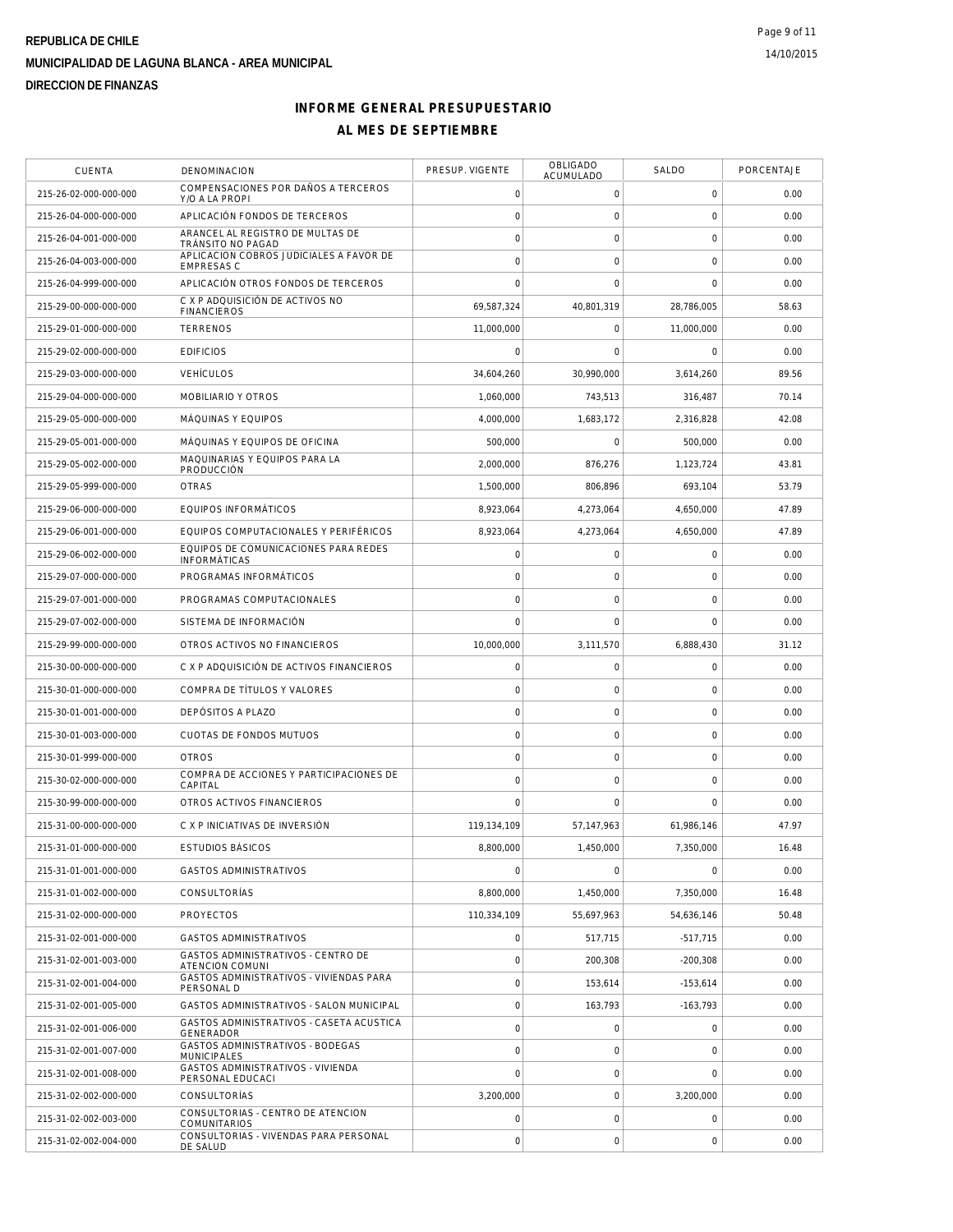| <b>CUENTA</b>         | DENOMINACION                                                 | PRESUP. VIGENTE     | <b>OBLIGADO</b><br>ACUMULADO | SALDO               | PORCENTAJE |
|-----------------------|--------------------------------------------------------------|---------------------|------------------------------|---------------------|------------|
| 215-31-02-002-005-000 | CONSULTORIA - SALON MUNICIPAL                                | 0                   | 0                            | 0                   | 0.00       |
| 215-31-02-002-006-000 | CONSULTORIAS - CASETA ACUSTICA<br>GENERADOR                  | $\mathsf{O}\xspace$ | $\mathsf O$                  | $\mathbf 0$         | 0.00       |
| 215-31-02-002-007-000 | CONSULTORIAS - BODEGAS MUNICIPALES                           | $\mathbf 0$         | $\mathsf{O}\xspace$          | $\mathbf 0$         | 0.00       |
| 215-31-02-002-008-000 | CONSULTORIAS - VIVIENDA PERSONAL<br><b>EDUCACION</b>         | $\mathbf 0$         | $\mathbf 0$                  | $\mathbf 0$         | 0.00       |
| 215-31-02-002-009-000 | DISEÑO REGULARIZACION "INTERNADO Y<br>GIMNASIO"/FAGEM        | 1,900,000           | $\mathbf 0$                  | 1,900,000           | 0.00       |
| 215-31-02-002-010-000 | DISEÑO ELECTRICO ESC. DIEGO<br>PORTALES/FAGEM 2014           | 1,300,000           | $\mathsf{O}\xspace$          | 1,300,000           | 0.00       |
| 215-31-02-003-000-000 | <b>TERRENOS</b>                                              | 0                   | $\mathbf 0$                  | 0                   | 0.00       |
| 215-31-02-004-000-000 | <b>OBRAS CIVILES</b>                                         | 107.134.109         | 55.180.248                   | 51,953,861          | 51.51      |
| 215-31-02-004-001-000 | OBRAS CIVILES - CONSTRUCCION<br>CABALLERIZAS MEDIALUN        | $\mathbf 0$         | $\mathsf{O}\xspace$          | $\mathbf 0$         | 0.00       |
| 215-31-02-004-002-000 | OBRAS CIVILES - IMPLEMENTACION DE JUEGOS<br>INFANTILE        | $\mathbf 0$         | $\mathsf{O}\xspace$          | $\mathbf 0$         | 0.00       |
| 215-31-02-004-003-000 | OBRAS CIVIL - CONTRO DE ATENCION<br>COMUNITARIOS             | $\circ$             | $\mathbf 0$                  | $\mathbf 0$         | 0.00       |
| 215-31-02-004-004-000 | OBRAS CIVILES - VIVIENDAS PARA PERSONAL<br>DE SALUD          | $\mathbf 0$         | $\mathsf{O}\xspace$          | $\mathbf 0$         | 0.00       |
| 215-31-02-004-005-000 | OBRAS CIVILES - SALON MUNICIPAL                              | $\mathsf{O}\xspace$ | 19,600,000                   | $-19,600,000$       | 0.00       |
| 215-31-02-004-006-000 | OBRAS CIVILES - CASETA ACUSTICA                              | $\mathsf{O}\xspace$ | $\mathsf{O}\xspace$          | $\mathbf 0$         | 0.00       |
| 215-31-02-004-007-000 | GENERADOR<br>OBRAS CIVILES - BODEGAS MUNICIPALES             | $\mathbf 0$         | $\mathsf{O}\xspace$          | $\mathbf 0$         | 0.00       |
| 215-31-02-004-008-000 | OBRAS CIVILES - VIVIENDA PERSONAL<br><b>EDUCACION</b>        | $\mathsf{O}\xspace$ | $\mathsf{O}\xspace$          | $\mathbf 0$         | 0.00       |
| 215-31-02-004-009-000 | OBRAS CIVILES MEJORAMIENTO BAÑOS HOGAR<br><b>ESTUDIANTIL</b> | $\circ$             | $\mathsf{O}\xspace$          | $\mathbf 0$         | 0.00       |
| 215-31-02-004-010-000 | OBRAS CIVILES MEJORAMIENTNO Y<br>MANTENCION INTEGRAL         | $\mathsf{O}\xspace$ | $\mathsf{O}\xspace$          | $\mathbf 0$         | 0.00       |
| 215-31-02-004-011-000 | OBRAS CIVILES PAVIMENTACION PERIMETRAL<br>PLAZA VILLA        | $\mathsf{O}\xspace$ | $\mathsf{O}\xspace$          | $\mathsf{O}\xspace$ | 0.00       |
| 215-31-02-004-012-000 | OBRAS CIVILES PARADEROS BUSES - LAGUNA<br><b>BLANCA</b>      | $\mathsf O$         | $\mathsf{O}\xspace$          | $\mathbf 0$         | 0.00       |
| 215-31-02-004-013-000 | OBRAS CIVILES - MUNICIPAL                                    | $\mathbf 0$         | $\mathsf{O}\xspace$          | $\mathbf 0$         | 0.00       |
| 215-31-02-004-014-000 | OBRAS CIVILES - EVS PLAZA SALUDABLE, VILLA<br><b>TEHUELC</b> | $\mathbf 0$         | $\mathsf{O}\xspace$          | $\mathbf 0$         | 0.00       |
| 215-31-02-004-015-000 | OBRAS CIVILES - CONSTRUCCION BODEGA<br>PARA ESCUELA D        | $\mathbf 0$         | $\mathbf 0$                  | $\mathbf 0$         | 0.00       |
| 215-31-02-004-016-000 | REP. ALCANTARILLADO VIV. EDUC- FAGEM2014                     | 3,500,000           | $\mathsf{O}\xspace$          | 3,500,000           | 0.00       |
| 215-31-02-004-017-000 | OBRAS CIVILES HABILITACION RED DE GAS<br>SALA GENERAD        | $\mathbf 0$         | 0                            | 0                   | 0.00       |
| 215-31-02-004-018-000 | CONSTRUCCION GRADERIAS MEDIALUNA VILLA<br><b>TEHUELCHES</b>  | 48,434,758          | 12,108,689                   | 36,326,069          | 25.00      |
| 215-31-02-004-019-000 | MEJORAMIENTO TECHUMBRE ESCUELA DIEGO<br>PORTALES             | 22,699,351          | 19,971,907                   | 2,727,444           | 87.98      |
| 215-31-02-004-020-000 | BODEGA ALIMENTOS / FAGEM 2014                                | 4,000,000           | 3,499,652                    | 500,348             | 87.49      |
| 215-31-02-004-021-000 | SISTEMA ELECTRICO / FAGEM 2014                               | 23,700,000          | 0                            | 23,700,000          | 0.00       |
| 215-31-02-004-022-000 | REGULARIZACION CALDERA / FAGEM 2014                          | 4,800,000           | $\mathsf{O}\xspace$          | 4,800,000           | 0.00       |
| 215-31-02-005-000-000 | EQUIPAMIENTO                                                 | $\mathbf 0$         | $\mathsf O$                  | $\mathbf 0$         | 0.00       |
| 215-31-02-005-001-000 | EQUIPAMIENTO - LUMINARIAS LED ALUMBRADO<br><b>PUBLICO</b>    | $\mathbf 0$         | $\mathbf 0$                  | 0                   | 0.00       |
| 215-31-02-005-002-000 | EQUIPAMIENTO LUMINARIAS COLONIALES DE<br>DOS FOCOS VI        | $\circ$             | $\mathbf 0$                  | $\mathbf 0$         | 0.00       |
| 215-31-02-005-003-000 | EQUIPAMIENTO CONSTRUCCION COMEDORES<br><b>COMUNITARIOS</b>   | $\mathbf 0$         | $\mathbf 0$                  | $\mathbf 0$         | 0.00       |
| 215-31-02-005-006-000 | EQUIPAMIENTO - GENERADOR DE<br><b>ELECTRICIDAD</b>           | $\circ$             | $\mathbf 0$                  | $\mathbf 0$         | 0.00       |
| 215-31-02-006-000-000 | <b>EQUIPOS</b>                                               | $\circ$             | $\mathsf{O}\xspace$          | $\mathbf 0$         | 0.00       |
| 215-31-02-007-000-000 | <b>VEHÍCULOS</b>                                             | $\mathsf{O}\xspace$ | $\mathbf 0$                  | 0                   | 0.00       |
| 215-31-02-999-000-000 | OTROS GASTOS                                                 | $\circ$             | $\mathsf O$                  | $\mathbf 0$         | 0.00       |
| 215-32-00-000-000-000 | C X P PRÉSTAMOS                                              | $\mathbf 0$         | $\mathsf{O}\xspace$          | $\mathbf 0$         | 0.00       |
| 215-32-02-000-000-000 | <b>HIPOTECARIOS</b>                                          | $\mathsf{O}\xspace$ | $\mathbf 0$                  | $\mathbf 0$         | 0.00       |
| 215-32-06-000-000-000 | POR ANTICIPOS A CONTRATISTAS                                 | $\circ$             | $\mathbf 0$                  | $\mathbf 0$         | 0.00       |
| 215-32-07-000-000-000 | POR ANTICIPOS POR CAMBIO DE RESIDENCIA                       | $\mathsf{O}\xspace$ | $\mathsf O$                  | $\mathbf 0$         | 0.00       |
| 215-32-09-000-000-000 | POR VENTAS A PLAZO                                           | $\mathsf{O}\xspace$ | $\boldsymbol{0}$             | $\mathsf{O}\xspace$ | 0.00       |